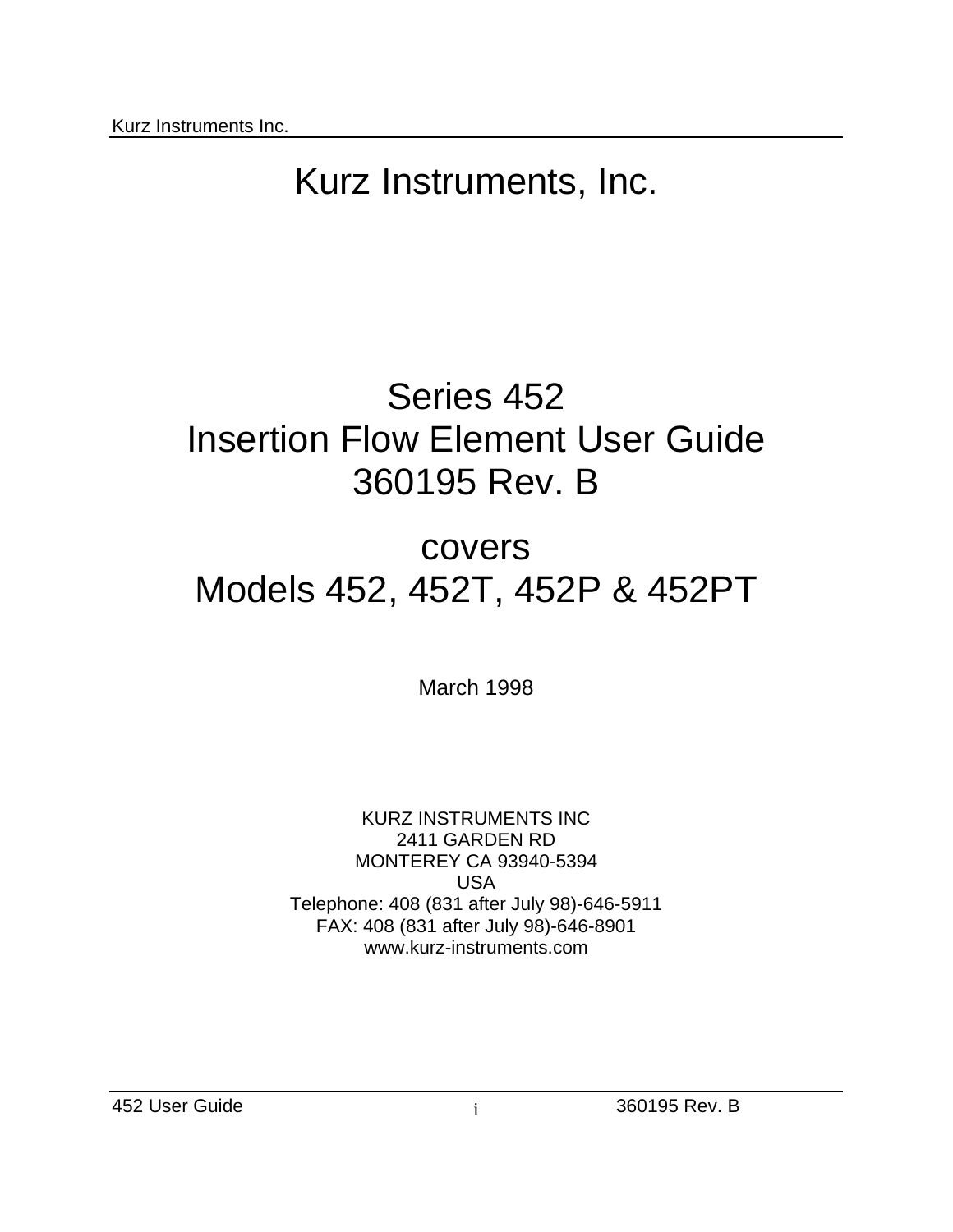# PUBLICATION NOTICES

# **COPYRIGHT**

COPYRIGHT© 1998. All rights are reserved. No part of this publication may be stored in a retrieval system, transmitted or reproduced in any way, including but not limited to photocopy, photograph, magnetic or other record, without the prior agreement and written consent of Kurz Instruments, Inc.

# **TRADEMARKS**

Kurz, Kurz Instruments, Inc., Series 155, and Series 452 are trademarks of Kurz Instruments, Inc.

# **PUBLICATION NOTICE**

Every effort has been made to supply complete and accurate information to the customer. However, Kurz Instruments, Inc. assumes no responsibility for its use, nor any infringements of patents or other third parties which would result. In addition, Kurz Instruments, Inc. makes no representations or warranties of any kind concerning the contents of this publication. Under no circumstances will Kurz Instruments, Inc. be held liable for any loss or other damages pertaining to the use of this publication.

This publication is generic in nature. No guarantee is made that this publication conforms to the particular equipment produced for a particular application. As-built publications entail an additional charge. Factory and on-site training in the use and operation of Kurz Instruments, Inc. products may be made available at the buyer's expense, subject to agreement by Kurz Instruments, Inc.

The information contained in this publication is subject to change without notice. Kurz Instruments, Inc. reserves the right to make engineering changes and product improvements at any time and without prior notice. Consult your local Kurz Instruments, Inc. Representative or a factory applications engineer for information regarding current specifications.

Kurz Instruments, Inc. assumes no liability for damages or injuries (consequential or otherwise) caused by the improper use and/or improper installation of this product or where this product is used in any application other than what it was designed for and intended. Kurz Instruments, Inc. expressly denies any responsibility if this product has been modified without Kurz Instruments, Inc.'s written approval or if this product has been subjected to unusual physical or electrical stress, or if the original identification marks have been removed or altered.

Equipment sold by Kurz Instruments, Inc. is not intended for use in connection with any nuclear facility or activity unless specifically sold for such applications and specific conditions for such usage are detailed. If the equipment is used in a nuclear facility or activity without supporting quotation, Kurz Instruments, Inc. disclaims all liability for any damage, injury, or contamination, and the buyer shall indemnify and hold Kurz Instruments, Inc., its officers, agents, employees, successors, assigns,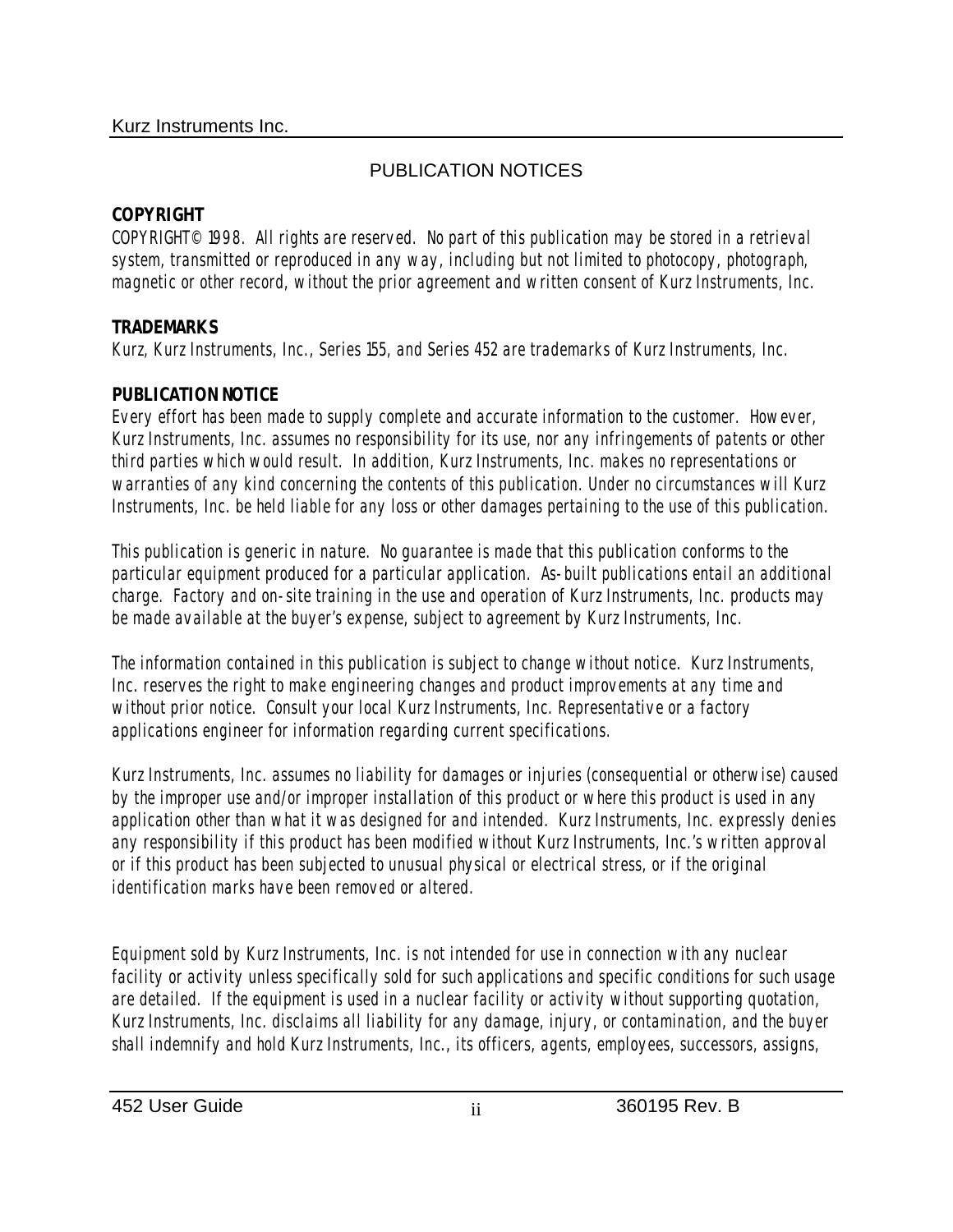and customers, whether direct or indirect, harmless from and against any and all losses, damages, or expenses of whatever form and nature (including attorneys fees and other costs of defending any action) which they, or any of them, may sustain or incur, whether as a result of breach of contract, warranty, tort (including negligence), strict liability or other theories of law, by reason of such use.

KURZ INSTRUMENTS INC 2411 GARDEN RD MONTEREY CA 93940-5394 USA Telephone: 408 (831 after July 98)-646-5911 FAX:408 (831 after July 98)-646-8901 www.kurz-instruments.com

Document Title: Series 452 Insertion Flow Element Users Guide Document Number: 360195, Revision B Publication Date: March 1998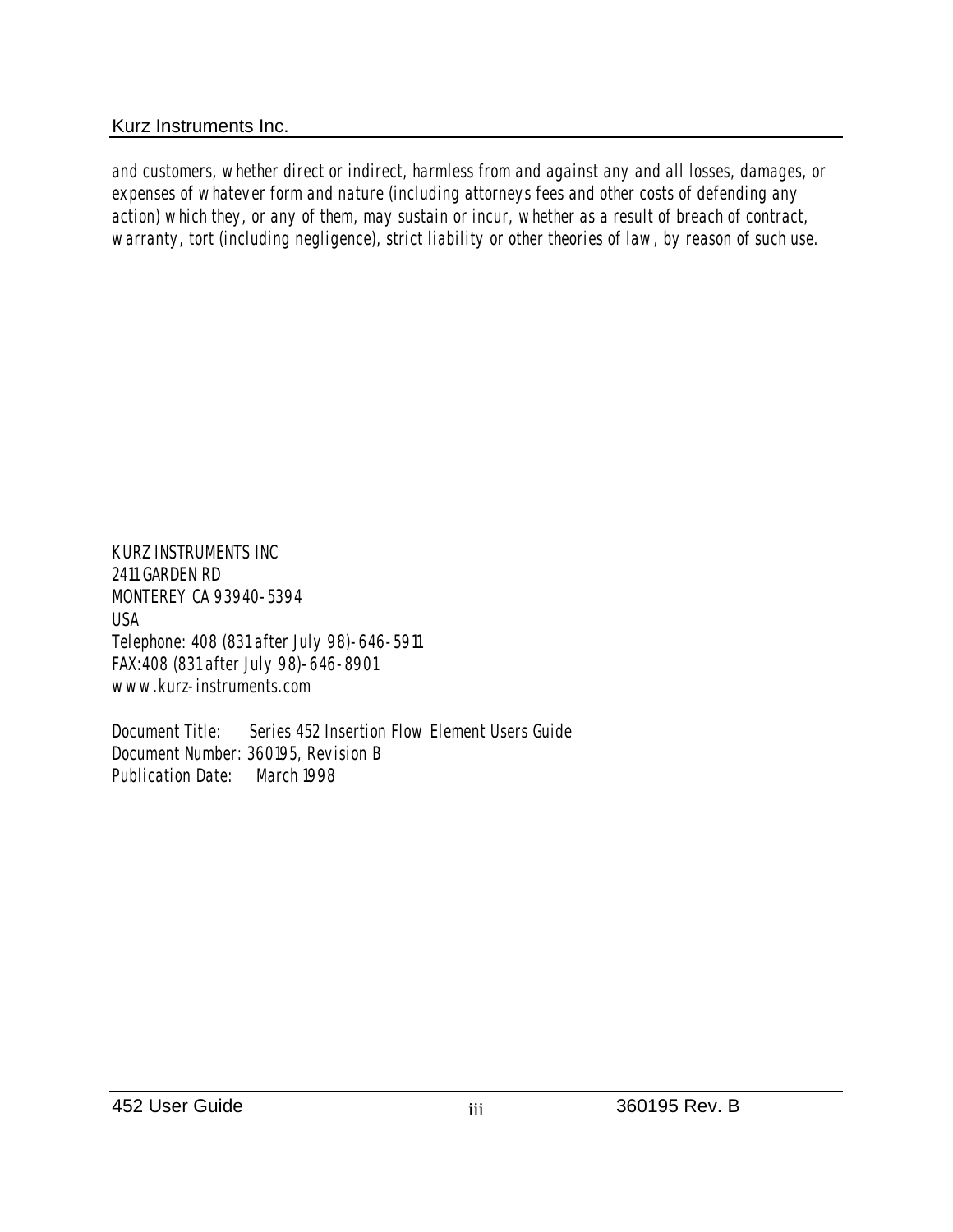# WARRANTY LIMITED WARRANTY-PRODUCT (Liability for Repair or Replacement Only) **The Company's products are warranted to be free from defects in material and workmanship for one year from date of shipment from the factory. The Company's obligation is limited to repairing, or at their option, replacing products and components which, on verification, prove to be defective, at the Factory in Monterey, CA. The Customer is responsible for the construction materials' selection and for the materials' suitability with the intended use of Kurz equipment. The Company shall not be liable for installation charges, for expenses of the Buyer for repairs or replacement, for damages for delay of or loss of use, or other indirect or consequential damages of any kind. The Company extends this warranty only upon proper use and/or installation of the product in the application for which intended and does not cover products which have been modified without the Company's approval or which have been subjected to unusual physical or electrical stress, or upon which the original identification marks have been removed or altered.**

**Whenever the design of the equipment to be furnished for the system in which it is to be incorporated originates with the Buyer, the Manufacturer's warranty is limited specifically to matters relating to the furnishing of equipment free of defects in material and workmanship and assumes no responsibility for implied warranties of fitness for purpose or use.** 

**Transportation charges for material shipped to the Factory for warranty repair are to be paid by the Shipper. The Company will return items repaired or replaced under warranty prepaid. No items shall be returned for warranty repair without prior authorization from the Company.** 

452 User Guide iv iv 360195 Rev. B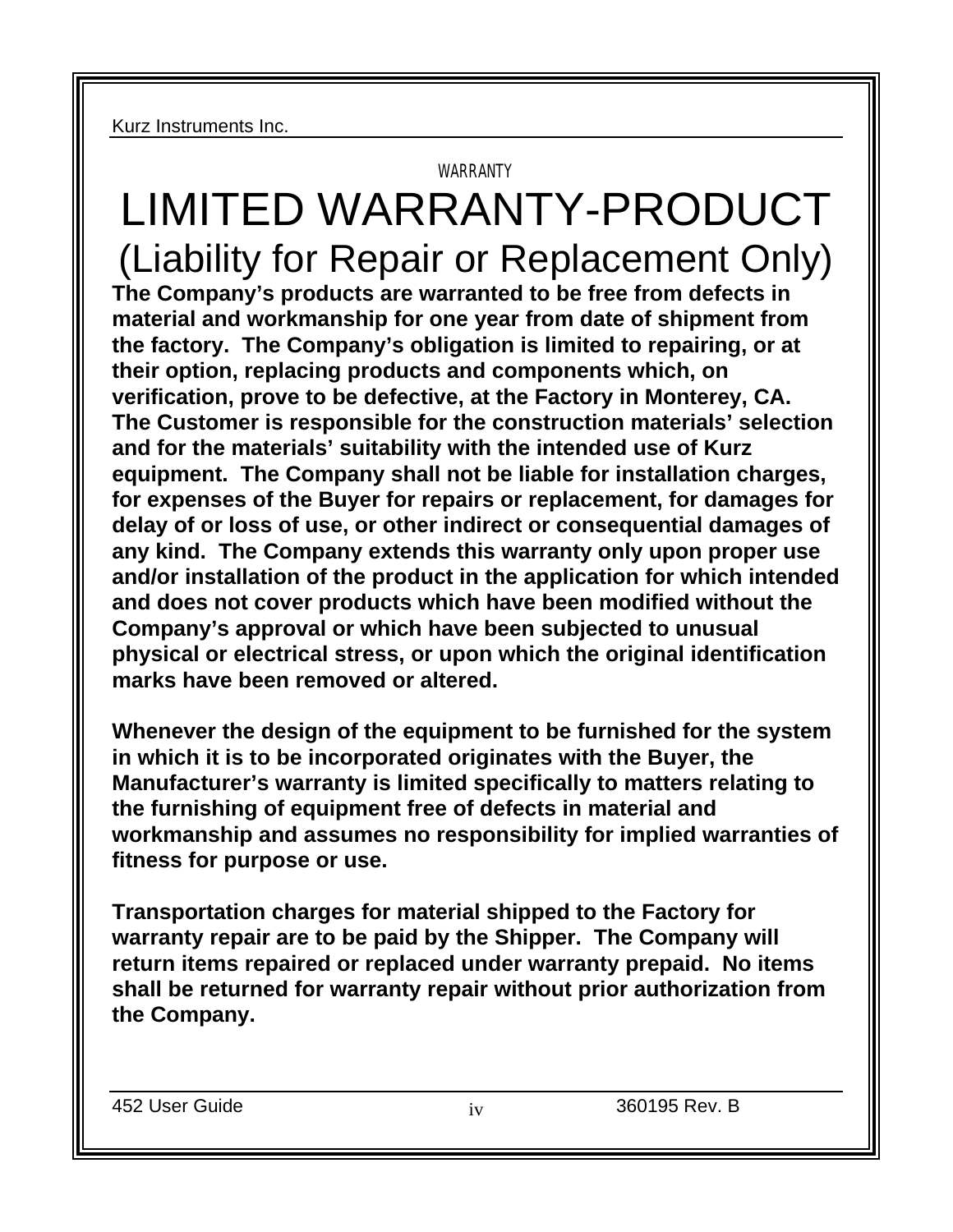## TABLE OF CONTENTS

| Transmitter Separate (TS) Configurations  11 | 10<br>10       |
|----------------------------------------------|----------------|
| INSERTION FLOW ELEMENT CALIBRATION<br>15     | 15<br>15<br>15 |
| <b>Maintenance</b><br>Flow issues            |                |
|                                              |                |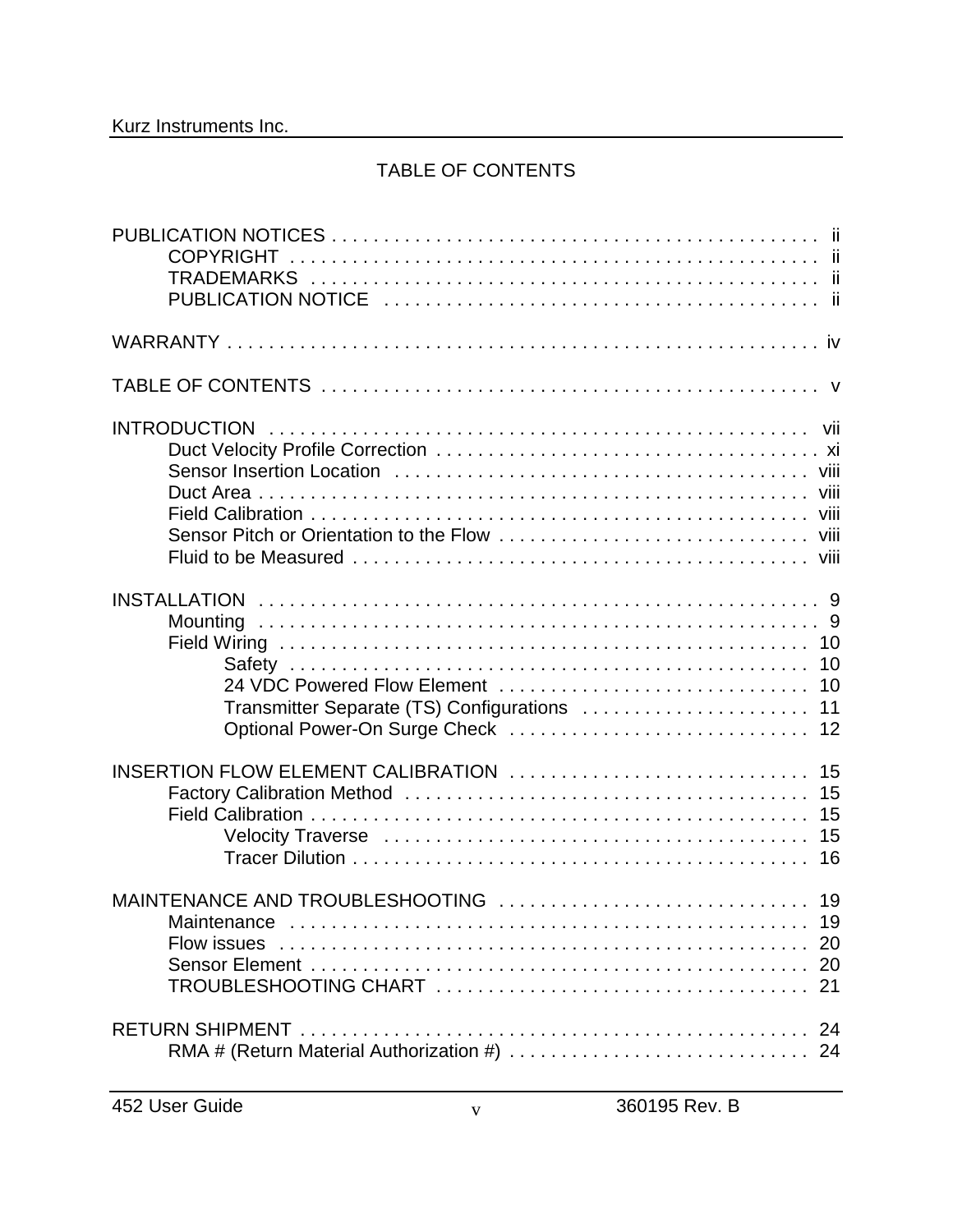| <b>APPENDIX A</b><br>THERMAL ANEMOMETER MEASUREMENTS  A1<br>Use Of The Flow Equations In The KURZ Mass Flow Computer  A6<br>Single Point Insertion Flow Elements  A6                                                         |           |
|------------------------------------------------------------------------------------------------------------------------------------------------------------------------------------------------------------------------------|-----------|
| <b>APPENDIX B</b><br>THEORY AND APPLICATION OF KURZ THERMAL CONVECTION MASS                                                                                                                                                  | <b>B1</b> |
| <b>APPENDIX C</b>                                                                                                                                                                                                            |           |
| <b>APPENDIX D</b><br>RECOMMENDED SENSOR PLACEMENT CRITERIA AND SENSOR FLOW<br>BLOCKAGE CORRECTION FACTORS FOR SERIES 450 SINGLE-POINT<br>RECOMMENDED SENSOR PLACEMENT CRITERIA  D3<br>SENSOR BLOCKAGE CORRECTION FACTORS  D4 |           |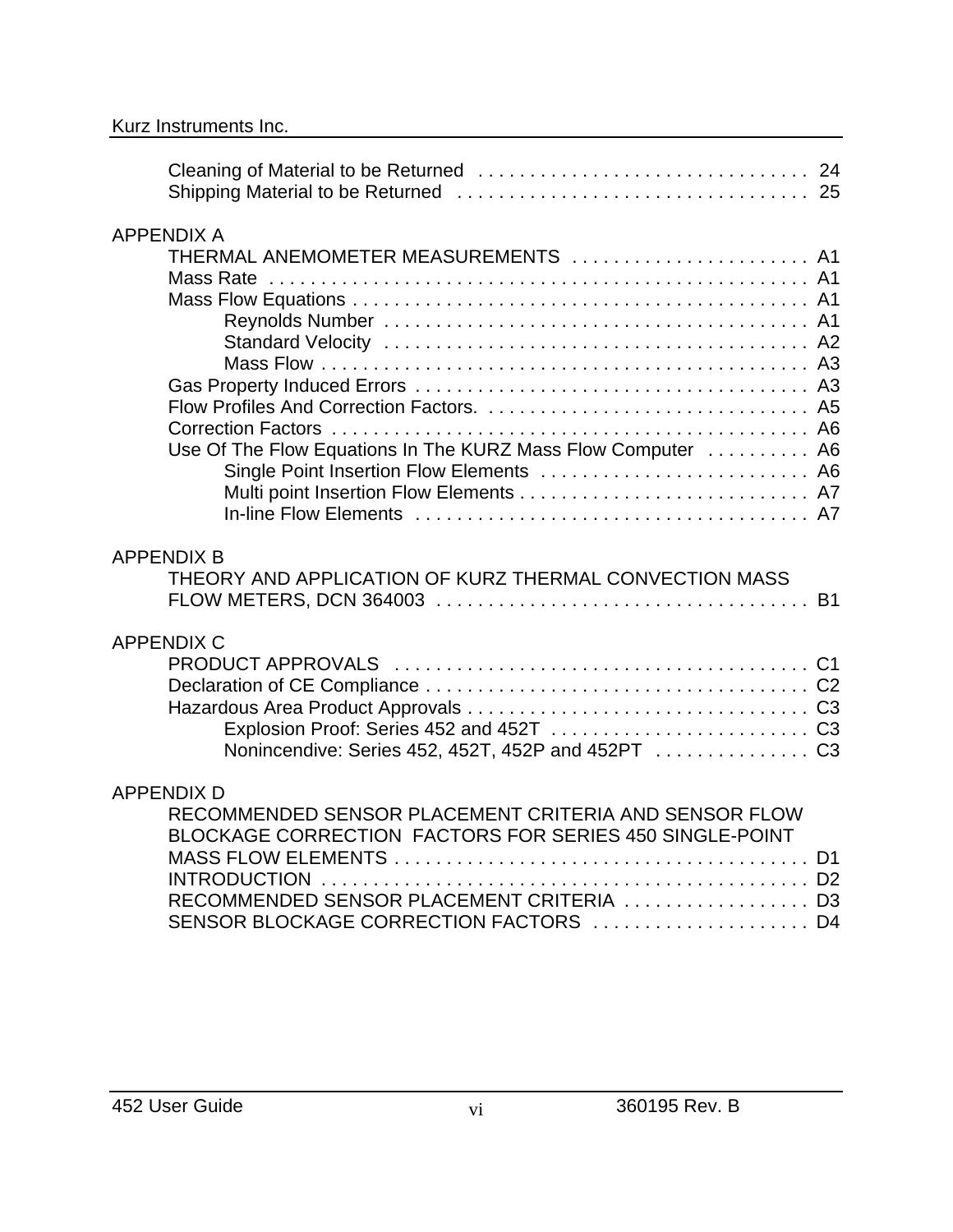# **INTRODUCTION**

The Kurz Instruments 452 series of insertion mass flow elements are point velocity sensing devices. The flow element is a constant temperature thermal anemometer which intrinsically measures the process fluid Reynolds number. The net meter response is mass rate per unit area. The flow element is half of a two part flow transmitter. The other half is the series 155 mass flow computer. The engineering output of the series 155 may be scaled to represent standard velocity, standard volumetric flow or mass rate. Density changes are automatically accounted for negating the need for pressure and temperature compensation. A complete description of how and what the thermal anemometer measures can be found in Appendix A. The flow element must be calibrated in the fluid type to be measured or may be correlated from Air calibrations if available.

The 452x is a 2-wire current source device whose 100 to 600 mA output is exponentially (about the 1/4 power) proportional to the flow rate. The x can be blank, T, P or PT depending on the model, see brochure. The unit is 24 VDC powered from the 155 series. The 452T version also includes a 4-20 mA output to measure the ambient temperature from an RTD so it is a 4-wire device. The 452T is used for systems which have large temperature changes and use multiple calibration curves with temperature to interpolate the flow element output. The process of using multiple calibration curves at temperature to reduce the temperature coefficient is known as VTM (velocity temperature mapping). The 452P or 452PT have a purge port in the sensor window for automatic cleaning.

The typical flow element configuration has all the electronics in one enclosure, known as the TA configuration. If the sensor and a terminal wiring board are in a separate enclosure from the electronics, this is the TS configuration. All four cases, 452/452T and TA/TS are shown in the field wiring diagram. The TS configuration is used where the sensor enclosure ambient temperature is expected to exceed 60 °C, allowing the electronics to be mounted separately in a cooler place.

Additional product description, specifications, outline drawings and explanation of part numbers can be found in the product brochure at the end of this section. The CE EMI compliance can be found in Appendix B along with descriptions of the Hazardous Area product approvals.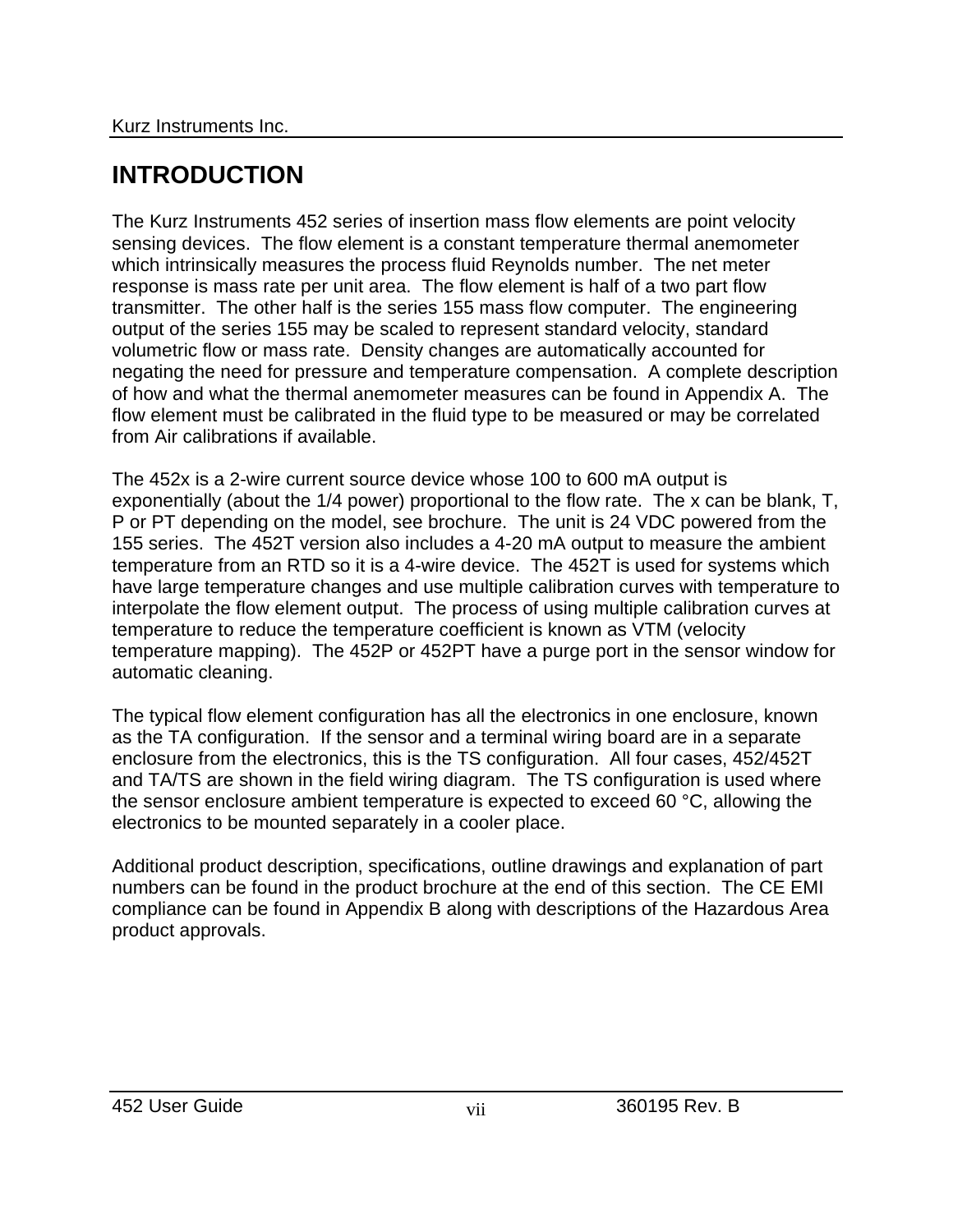Important Issues for Accurate Flow Measurements

- C Duct Velocity Profile Correction:
	- Does velocity profile change with dampers, fans, valves, etc. where the sensor is measuring?
- C Sensor Insertion Location:
	- What part of the profile is to be measured?

## C Duct Area:

- Sensor blockage, reducing the effective area.

## C Field Calibration:

- Zero, Span, Area and specific gravity adjustments are made in the 155 mass flow computer. Correction factors as a function of velocity to account for velocity profiles or sensor blockage are also possible with the 155 mass flow computer.

## C Sensor Pitch or Orientation to the Flow:

- Is the flow arrow pointing in the same direction as the flow?
- C Fluid to be Measured:
	- Was the unit calibrated in the fluid to be measured?
	- Is the fluid composition highly variable?
	- Does the fluid change phase?
	- Can material build up on the sensor?

Answers to many of these question can be found in this manual or its appendices. Kurz customer service may also be contacted for assistance 408 (831 after July 98)-646- 5911 or FAX 408 (831 after July 98)-646-1033. This user's manual covers installation, operation, calibration and maintenance information.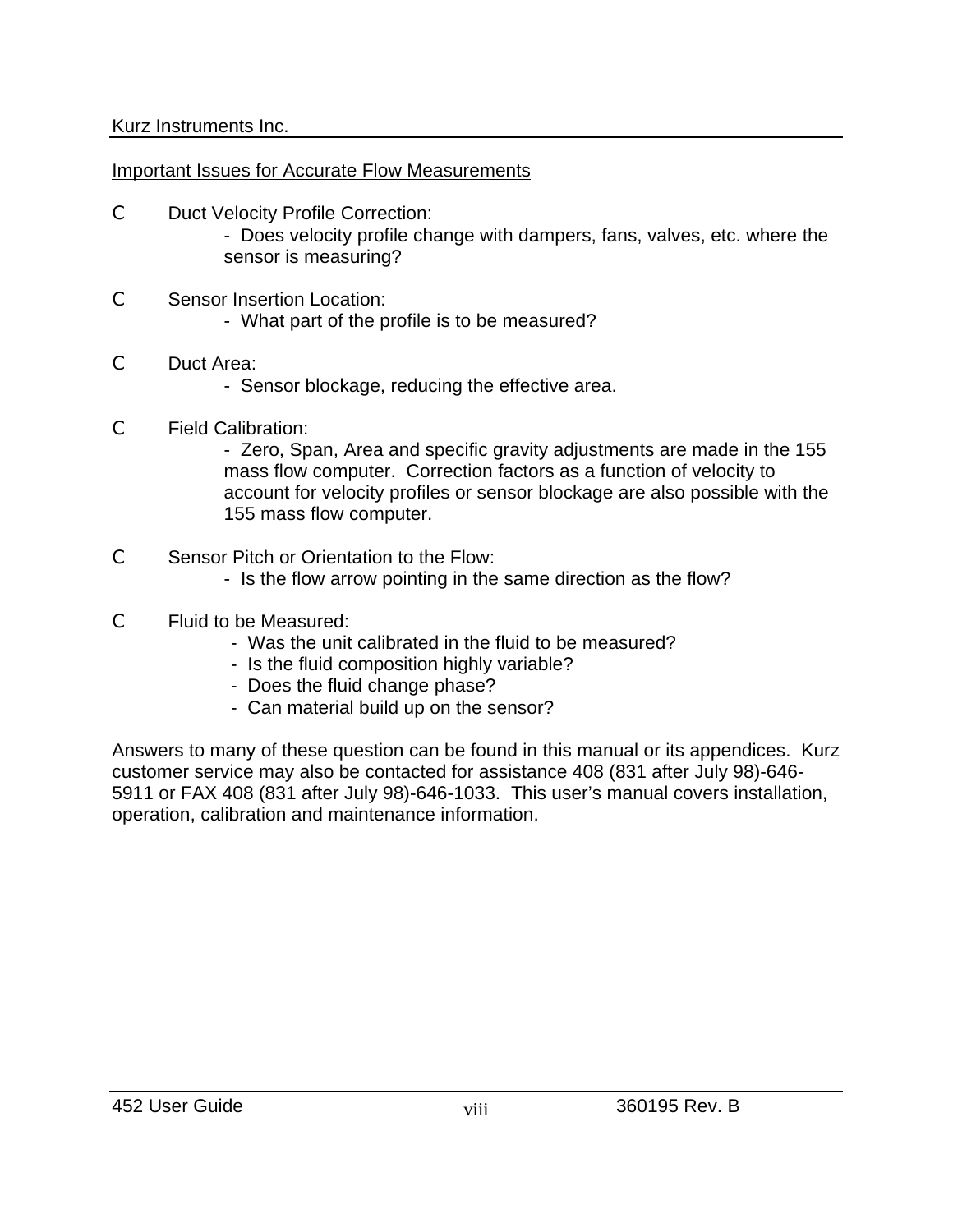# **INSTALLATION**

**WARNING: Your warranty will be voided if your unit is not installed in accordance with this user guide. Make sure you read and thoroughly understand the installation portion of this guide before you attempt to install your unit. If you have any questions, contact your Kurz customer service representative before attempting installation.** 

## **Mounting**

The 452 insertion flow element is generally mounted with a compression fitting into a duct or on a flange (See Figure 1). See the product brochure (DCN 367027) for Kurz mounting accessories and a general outline drawing. Model specific outline drawings are available via request to the customer service department. It is important for the mounting design to consider the force that will be exerted on the probe support or flange when the process fluid is under pressure. The insertion depth depends on the duct size and sensor size. Our recommended placement criteria are also in the brochure. The sensor blockage, used to establish the duct area where the measurement is made is specified in DCN 364002 included in Appendix D.

For transmitter separate versions (TS) there are two enclosures. The one with the sensor mounts as described above and contains just a sensor wire terminal board. The second enclosure contains the bridge electronics and is mounted via its conduit ports or a mounting bracket. This bracket has four 1/4" holes with 2.50" square spacing (see the brochure). It is important to know that the sensor serial number must be matched with the bridge board and its linearizer. These three parts are not interchangeable unless recalibrated.

Things to watch out for:

- C If the process being monitored has moving valves or other flow profile disturbances you should keep your distance from them to obtain the best performance. About 30 duct diameters are needed to have the profile within about 1% of a long run velocity profile.
- C When the dew point is close to your operation temperature, and/or you have a saturated gas in un-insulated ducting and condensation occurs on the walls, do not mount the sensor pointing in a downward angle. Pointing the sensor up or at the least horizontal will prevent condensation from reaching the sensor element and causing false high flow readings as the heated element evaporates the condensate.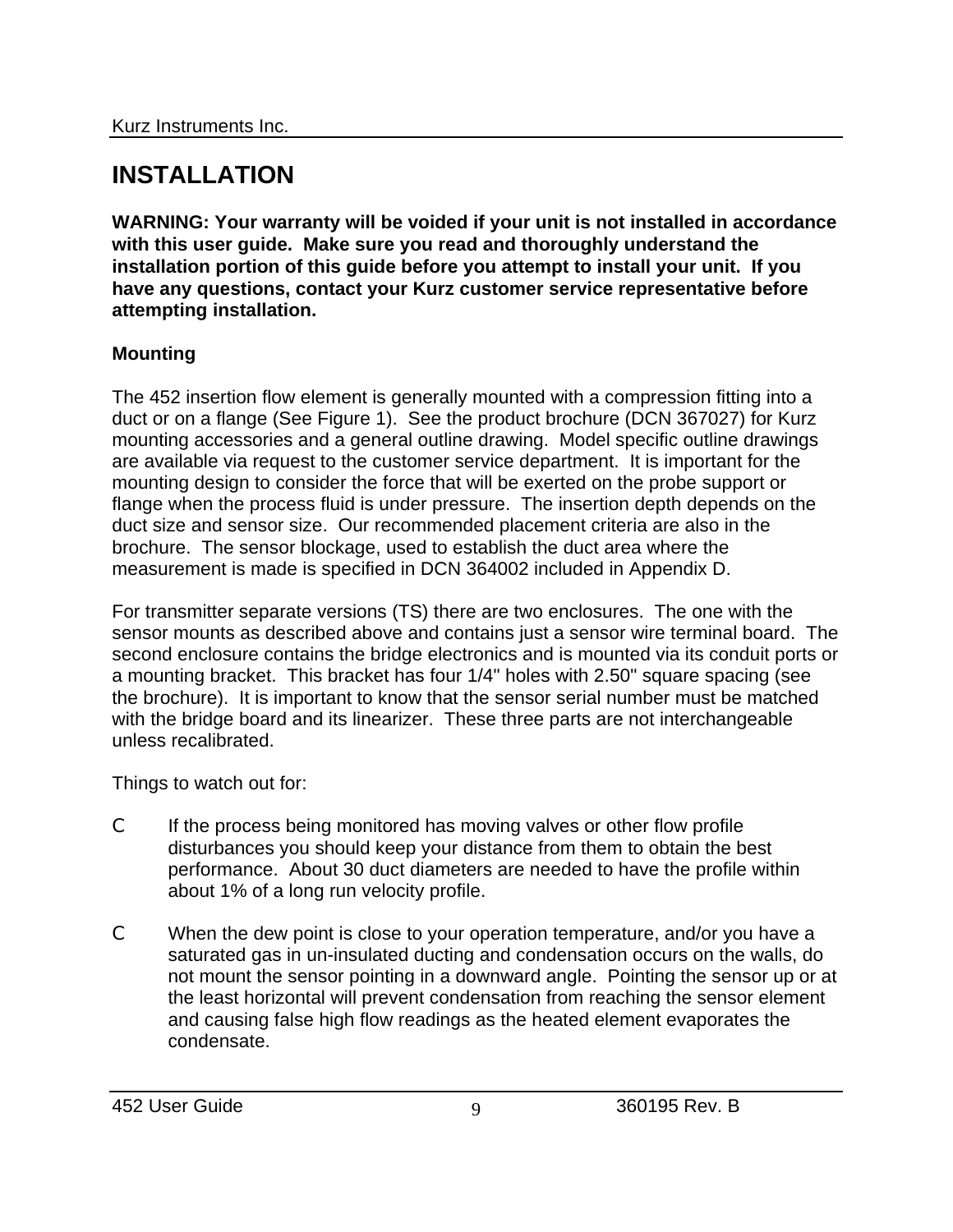C For purge versions, the temperature of the purge gas and the due point of the process must be considered to prevent forming condensation on the sensor during the purge which will make the cleaning even more difficult. With water vapor, this means the purge gas needs to be heated above the ambient, 80 °C for example.

# **Field Wiring**

There are up to three issues for the proper wiring installation of the Kurz 452x:

- C Safety Grounding and Explosion Proof enclosure connections.
- C Signal/power wiring and of the optional 4-20 mA temperature signal.
- C Sensor wiring for transmitter remote (TS) units.

*Please read the complete text of the sections and study the wiring diagrams which are relevant to your model before performing the installation.*

# **Safety**

To ensure compliance with General Safety requirements the metal enclosures must be grounded to minimize the chance of electrical shock. For Explosive Atmospheres, proper grounding minimizes the chance of sparks occurring (ignition sources) outside an enclosure at its mechanical interfaces if a fault current was to flow. Both internal and external grounds are available, see the wiring diagrams at the end of this section.

For hazardous gas areas, wiring going into and out of the explosion proof enclosures must be done through a conduit seal or cable gland rated for explosion proof applications (Class 1 Div. 1 or Zone 1) attached directly to the enclosure. These seals are not needed for nonincendive designs (Class 1 Div. 2 or Zone 2).

For hazardous areas it is important to not connect or disconnect any wiring when the circuit is energized, the resulting spark could cause ignition.

# 24 VDC Powered Flow Element

The 24 VDC power is a nominal voltage since all circuits have a regulated supply and will work between 15 and 28 VDC. The exact voltage depends on the maximum temperature the unit is designed for. The series 155 will provide over 23 VDC to the bridge and its 5  $\Omega$  current sense resistor. You may also use an unregulated power supply with 50 to 60 Hz ripple as long as the instantaneous voltage is above the minimum and less than 28 VDC. Surge currents during sensor warm up could require up to 660 mA and will fall off after it warms up in about 30 seconds. At no flow the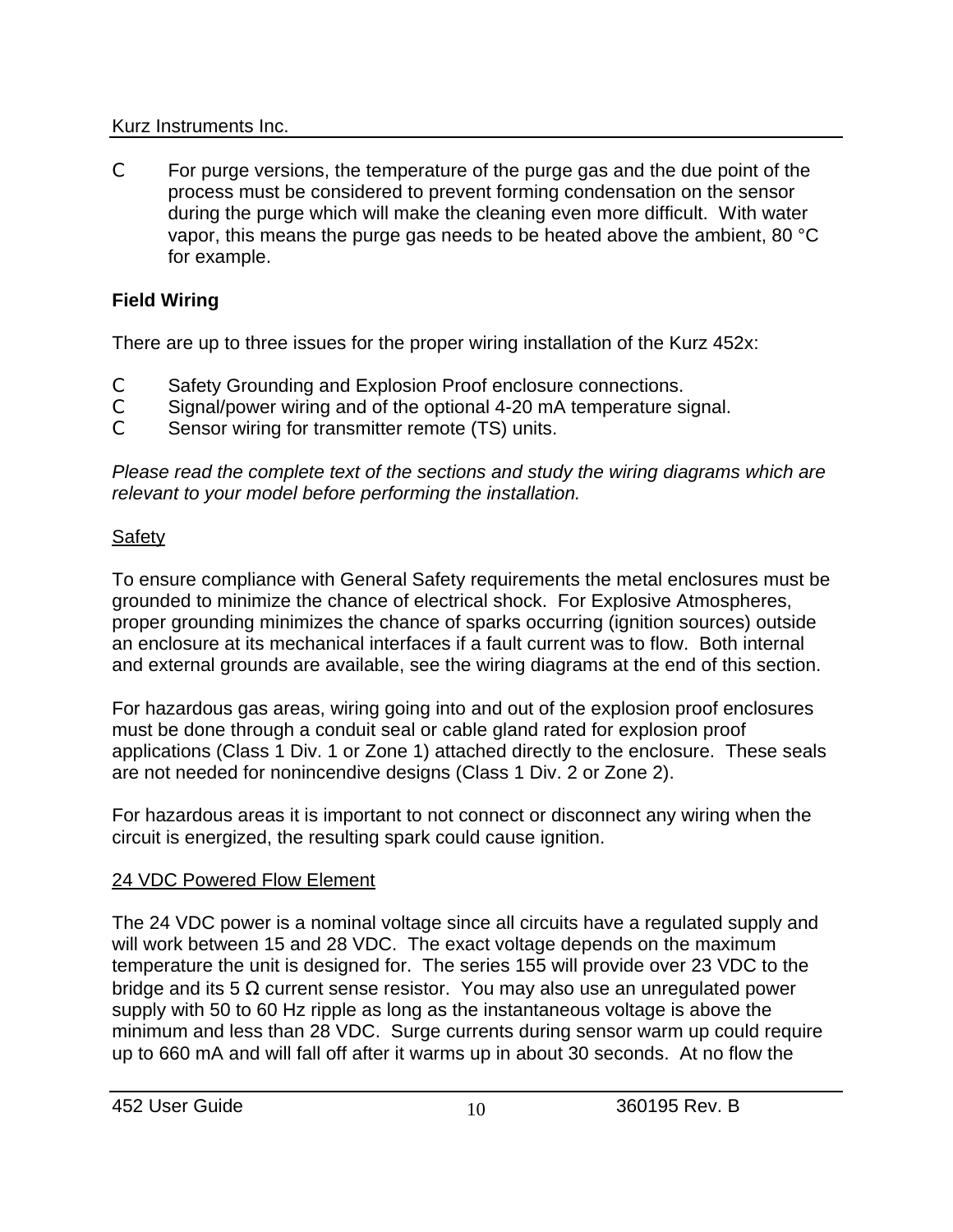current will be about 0.2 A and about 0.5 A for high flow rates (12,000 SFPM). The power is protected against reverse polarity so if no current flows or there is no output signal you may want to check the polarity against the wiring diagram, DCN 342003.

The flow element is isolated from ground to avoid ground loop currents. However, the 24 VDC power and 4-20 mA signal have MOVs (metal oxide varistors) to clamp voltage spikes going into the unit. These are 39 V nominal (voltage level at 1 mA) and do not conduct significant current below about +/- 30 VDC relative to ground. Consequently, it is a good idea to have the 24 VDC power grounded to prevent leakage currents on the MOVs, which can cause an error in the flow measurement if occurring on the 4-20 mA signal.

# Transmitter Separate (TS) Configurations

The wiring of the TS configuration has a few more constraints since you must wire up the 5 sensor wires too. The most important thing about the TS wiring configurations is keeping the 5 wires going to the proper terminals. When connecting the 5 wires to the bridge board for the sensor, the terminals must be tight. Over torquing the connectors can damage them or components' surface mounted on the bridge board.

The 5-wire sensor connection must use quality wire whose resistance per lead is less than 1 Ω. Each wire must match the resistance of the other wires within 0.01 Ω so the lead length correction will work properly. This procedure is needed to ensure that factory calibration and temperature compensation holds up in the field. If the individual wires do not meet the matching specification, their length must be trimmed or extended until they match. The terminal strips for the bridge board are limited to 14 AWG wire which limits the TS configuration to about 400 ft between sensor and electronics (see wiring diagram). Longer lengths would need a wire splice from the larger wire size to 14 AWG to fit the bridge terminals.

To maintain the CE compliance of the product when in the TS configuration one must maintain a good shield around the 5 wires. This can be done with ridged conduit between the sensor junction box and the sensor electronics enclosure. Conduits that seal directly to the enclosure are still needed to meet the explosion proof ratings. Alternately, a braided shield multiconductor cable between the two enclosures can be used. Peripherally bonded shielded cable glands are required for cable connections. Hawk, makes a whole line of cable glands for shielded cable, some have explosion proof ratings too. Please contact Kurz Instruments, Inc. Customer Service if you need information in this area or other aspects of the installation.

Peripherally bonded shield, cable glands and explosion proof versions: Hawke America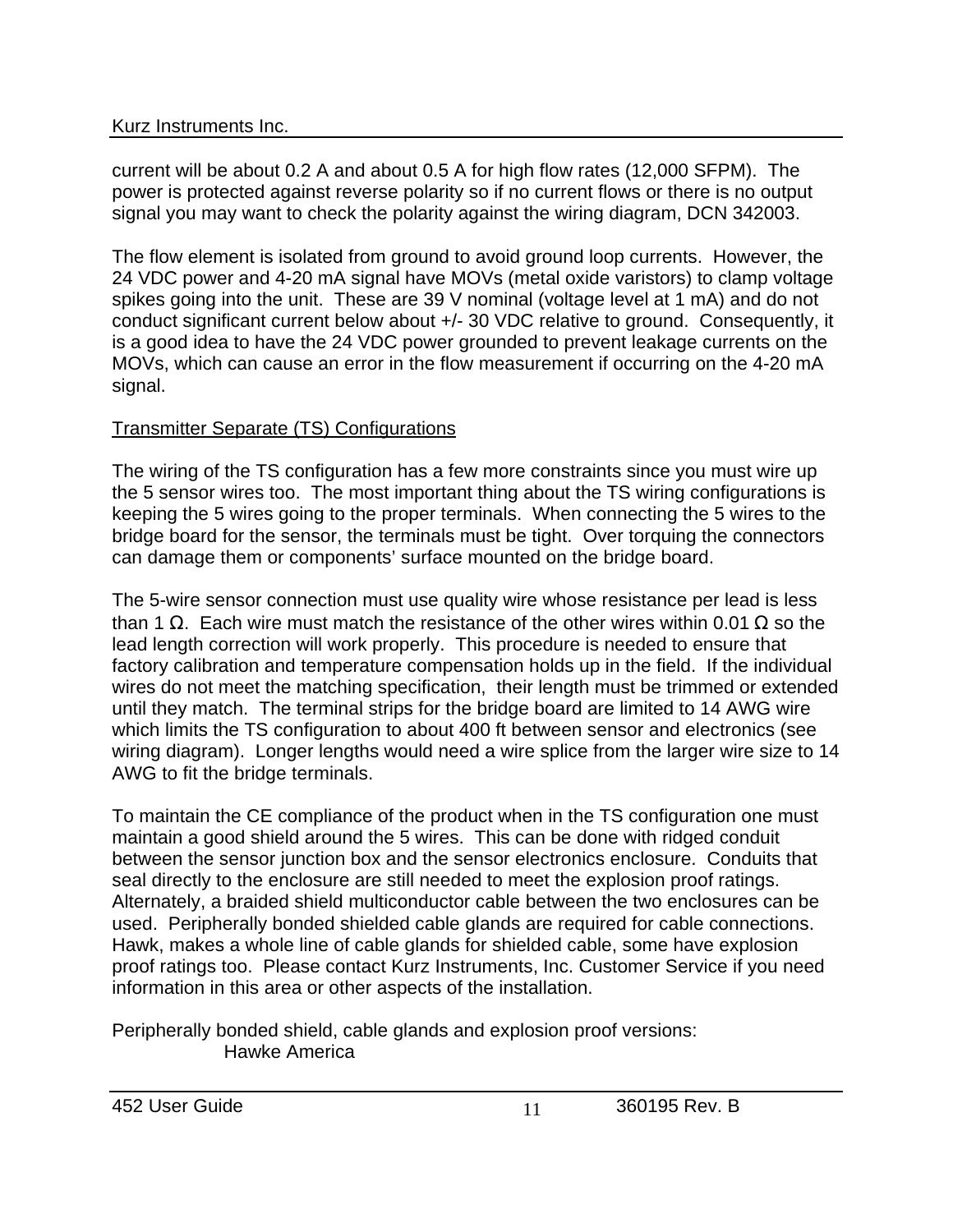600 Kenrick Suite C-10 Houston Texas 77060 United States of America Tel: +1 281 445 7400 Fax: +1 281 445 7404 E-mail: hawke@hawkeusa.com http://www.offshore-technology.com/contractors/cables/hawke/index.html

#### Optional Power-On Surge Check

Once the mechanical and electrical installation is complete and checked you may safely apply power. By monitoring the 100 to 600 mA signal during power on you can get a rough idea if the unit is working properly. A fast chart recorder, scroll mode digital storage scope or fast milliampere meter should be connected to the 100 to 600 mA signal (measure the current sense voltage, CSV, across a 5  $\Omega$  resistor). When power is first applied, you will typically see the signal go to a very high value, hold for up to a few seconds then exponentially decay to the present flow value in about 20 seconds. This occurs because the heated velocity sensing element is initially cold and is warming up. After it warms up, momentarily cycling the power will not produce a turn on surge as large as when it has been off for 5 minutes or longer.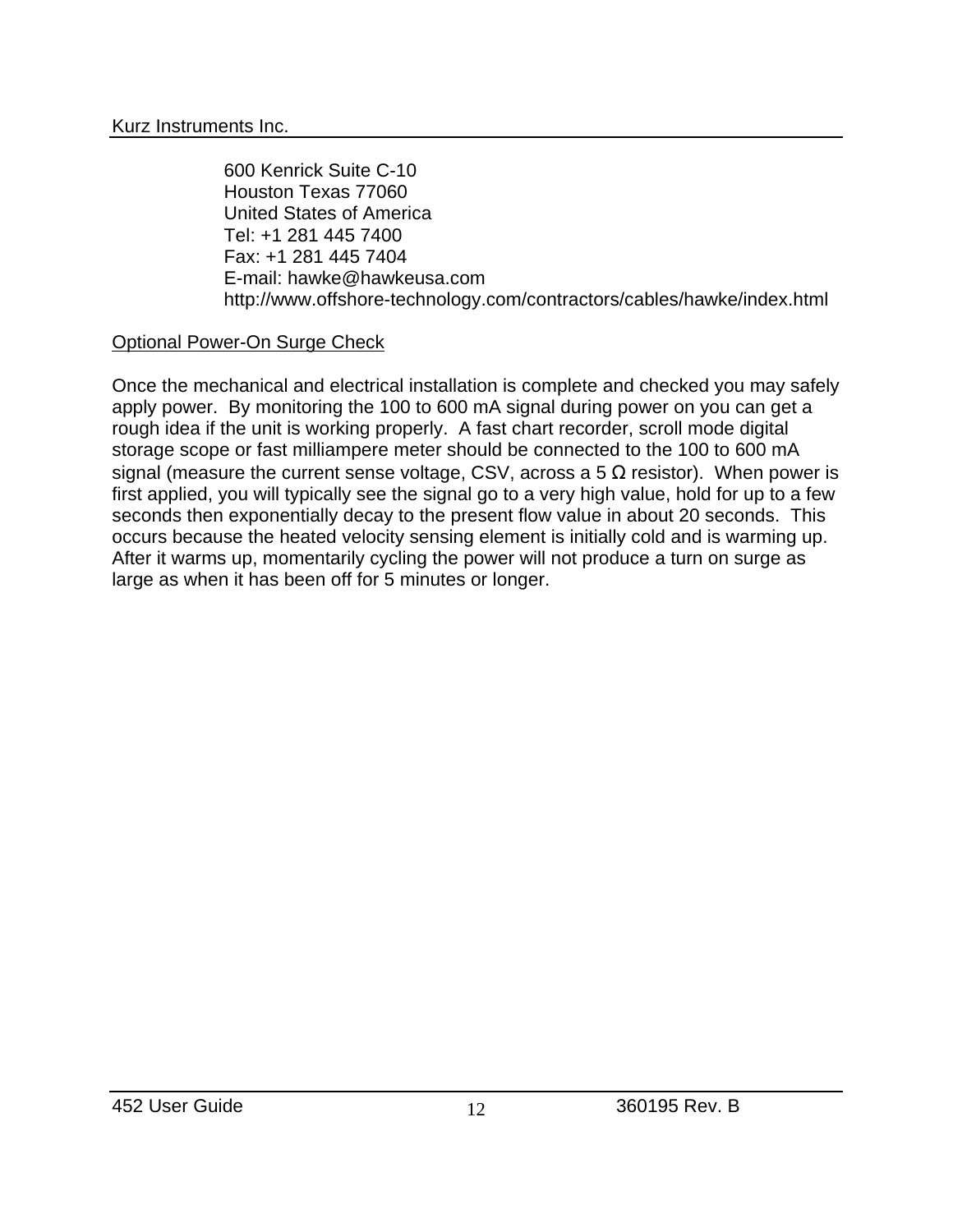# **INSERTION FLOW ELEMENT CALIBRATION**

# Factory Calibration Method

Two methods of velocity calibration are used depending on the gas type to be calibrated. For air calibrations and gas correlations a transfer standard is used where the unit under calibration and the standard are in the same plane perpendicular to the flow. The wind tunnel has a relatively flat velocity profile and locating them in the same sensing plane automatically accounts for sensor blockage. For other gases, a special ducted section on a mass flow calibration system is used. Here the sensor blockage and effective area of the calibration section are used to convert the mass flow to mass flow per unit area or Standard Velocity. These mass flow calibrations are generally performed at room temperature and pressure but can be performed at elevated pressures to account for pressure dependent viscosity induced errors. Figures 2 and 3 show a typical calibration data sheet and graph of the sensor response versus standard velocity.

The series 155 mass flow computer converts this signal to a linearly proportional one. The data from Figure 2 is entered under the input channel the flow element is connected to. Remember, once this data is loaded into a channel, it is now matched to that sensor.

## Field Calibration

If Field Calibration data are available on the process, this can be entered into the series 155 as a correction factor at flow xx, for up to 7 flow rates. Alternately, "Flow Perfect" can be used were the observed flow rate on the element and the reference rate are entered for up to four rates and the series 155 will calculate the correction factor. Flow Perfect has the advantage for multipoint arrays of re-computing the proper correction factor even if a sensor becomes defective. It re-computes the CF based on the reading of the remaining good signals. Many of the issues for obtaining accurate flow or mass rate readings from an insertion unit are covered in Appendix A and B.

## **Velocity Traverse**

Another method of field calibration using the factory calibrated standard velocity signal can be used to help establish the volumetric or mass flow calibration. You can use the point velocity measurement to traverse the duct with equal area measurements and average the readings. The ratio between the indicated reading where the sensor sits and the average you computed is the CF you use.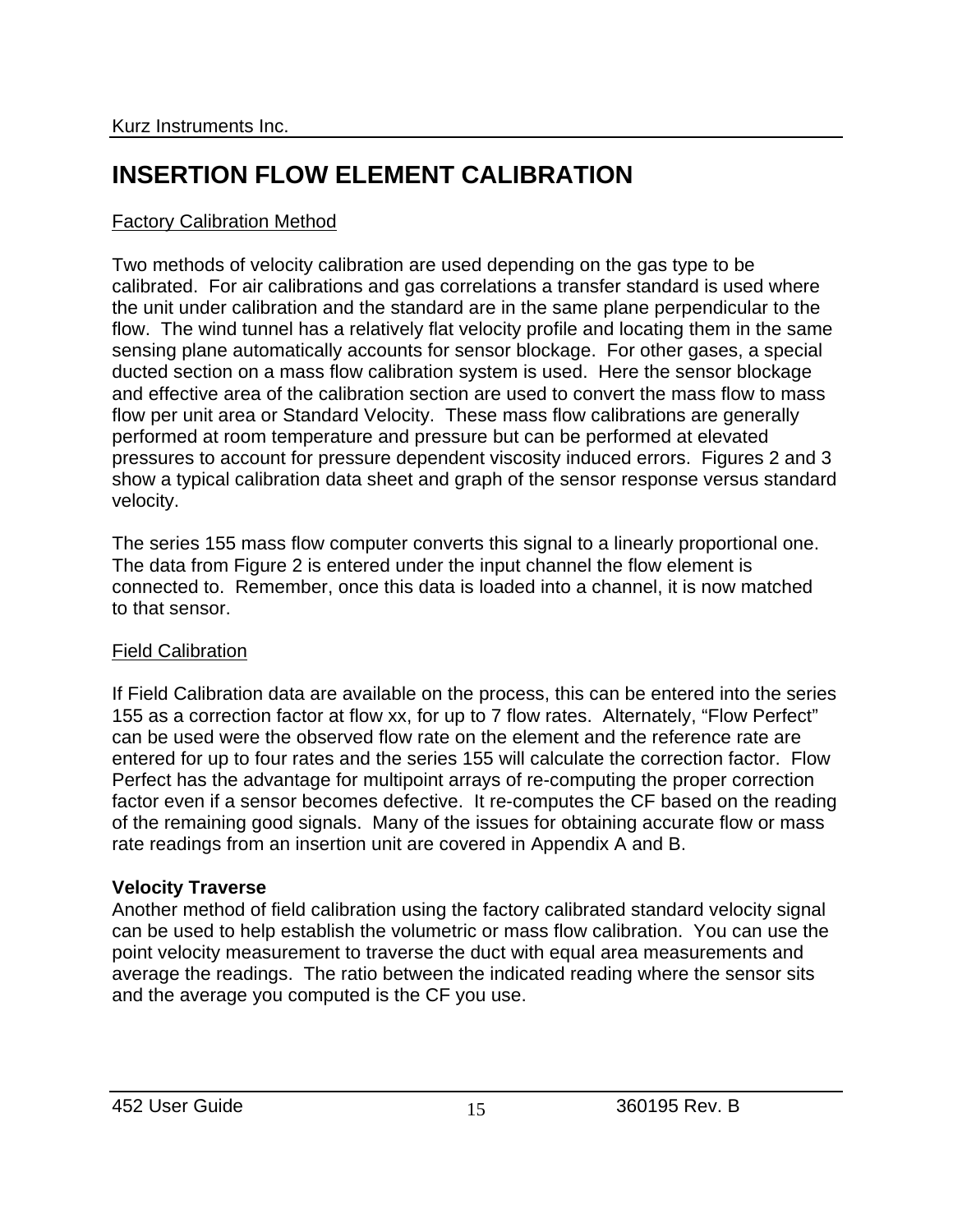# **Tracer Dilution**

Kurz Instruments offers insitu flow calibrations which account for all the profile issues etc. Here the tracer injection flow rate is measured at a know injection concentration, the diluted concentration is then measured with an analyzer and the unknown flow is then calculated. This method is described under Kurz Doc Number 364011. Both flow profile traversing and tracer gas calibrations are available through the customer service department.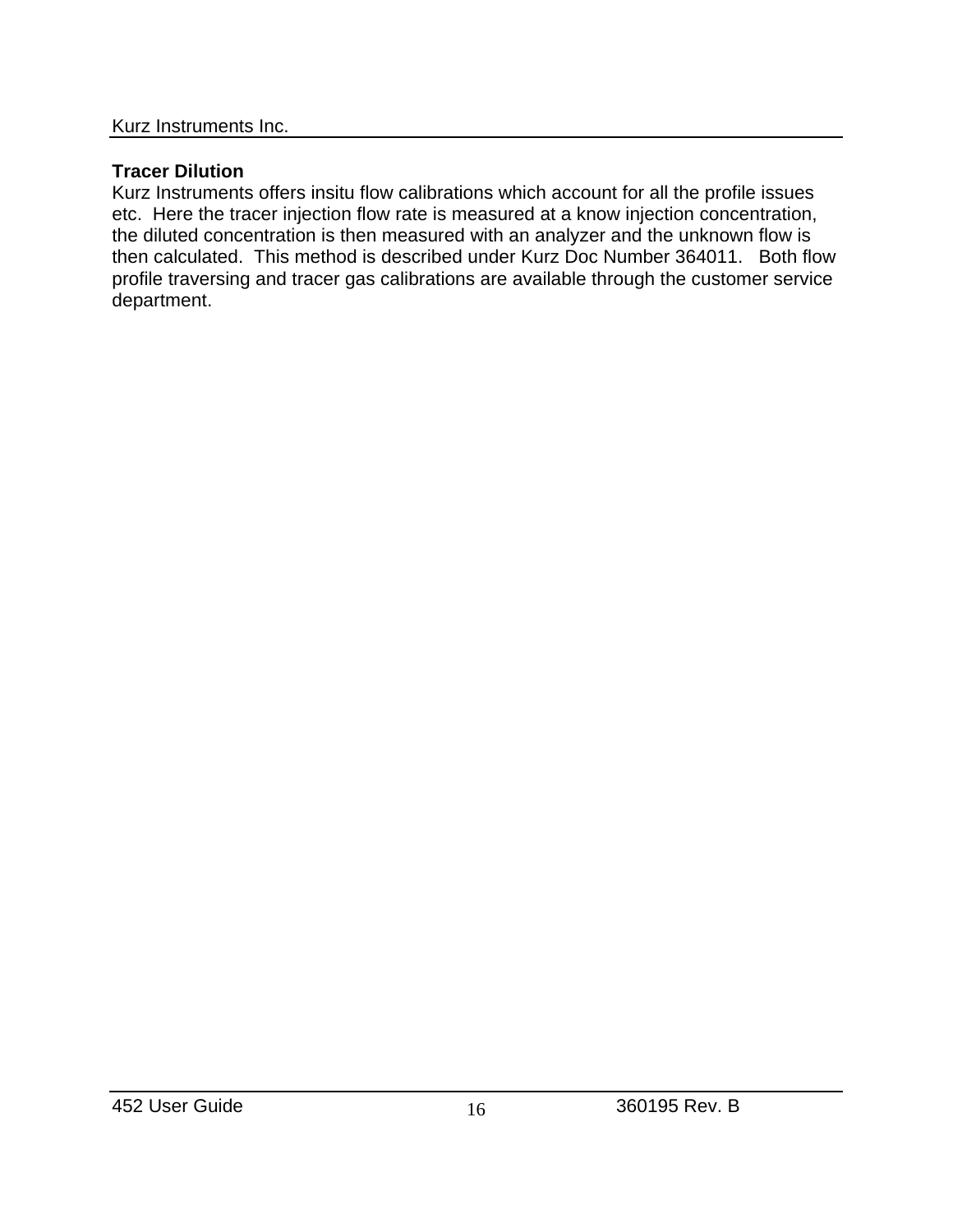CALIBRATION DATA AND CERTIFICATION DOCUMENT KURZ INSTRUMENTS, INC. 2411 GARDEN ROAD MONTEREY, CALIFORNIA. 93940 1-(800)-424-7356 (408)-646-5911 FAX (408)-646-8901 Web Site: www.kurz-instruments.com ---> Sensor Calibration Data <--- Serial no/Filename : FD9999A/FD9999A.WTC Date : 11/1/97 Customer Code/Name : 999999/XYZ\_CO. Purchase Order No : Model No : 452-08-MT PART No : 752731-03-23-16-01-88-01-01-0000-21 MAPICS Item NO : Flow Units : SFPM Reference Fluid : AIR Standard Conditions : 77 °F and 29.92 inHg. Point CSV Velocity Velocity<br>No. VDC SFPM SMPS No. VDC SFPM SMPS 1 0.789 0.0 0.000 2 1.275 306.2 1.555 3 1.415 603.6 3.066 4 1.548 1039.7 5.281 5 1.737 2062.5 10.477 6 1.862 3061.4 15.551 4037.8 ة 2.096 6015.8 30.559<br>1 2.096 6015.8 30.559<br>15.889 9033.8 45.889 2.265 9033.8 Note: CSV is a voltage measured from signal source -------------------. . . . . . . . . . . . . . . . . Kurz Model 400D Wind Tunnel Calibration System FLOW ELEMENT CALIBRATION REFERENCE DATA ACQUISITION SYNODEL Model no: 15DAS-16 Model no: 450-08-AT-12, Serial no: DLI7383F Model no: LSDAS-16<br>NIST Calibration Due Date: 02-03-1998 Serial no: 9513-0017 NIST Calibration Due Date: 02-03-1998 This instrument was calibrated with NIST traceable equipment having a rated total system uncertainty of ±1.03% at 12000 SFPM, ±1.17% at 6000 SFPM, ±.85% at 1000 SFPM and ±1.37% at 100 SFPM. Refer to Kurz 400D Calibration System Error Analysis, Kurz Doc. No. 28019, for details. This calibration is traceable to National Institute of Standards and Technology Test No.836/256043-95 Purchase Order No. P16641 and meets the requirements of ISO 10012-1 and ANSI/NCSL Z540-1. This calibration was performed per Kurz Doc. No. 760017. WIND TUNNEL OPERATOR: **John Doe** DATE : **11-1-96** QUALITY CONTROL: **Jane Doe** DATE : **11-12-96** Form Number 180117 REV. D Sheet **1** of **1** Figure 2 Typical input calibration sheet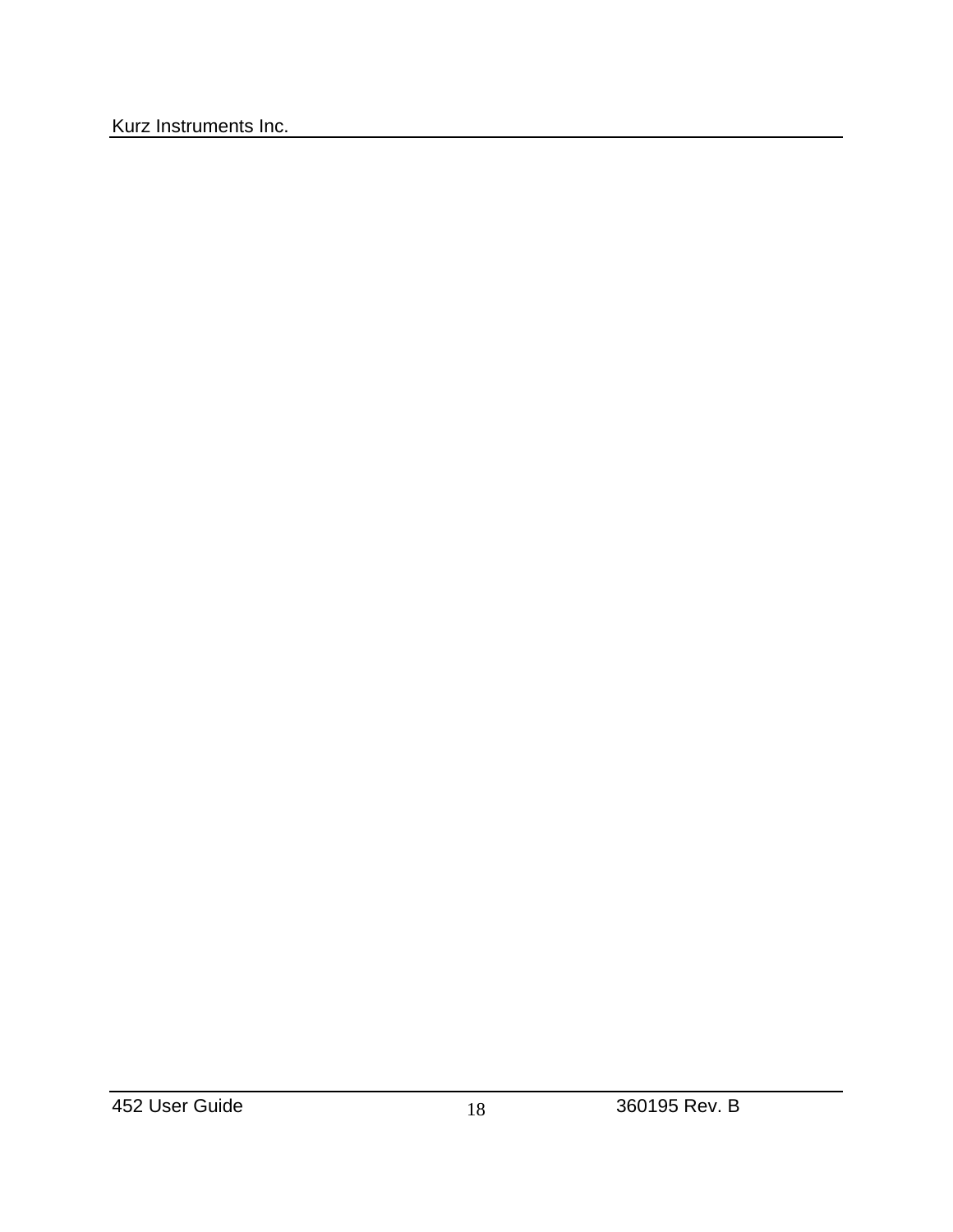# **MAINTENANCE AND TROUBLESHOOTING**

#### **Maintenance**

The thermal anemometer has no moving parts so there is not too much to the maintenance except cleaning and inspection for corrosion and environmental damage. When an application is first started or changes the sensor should be inspected for dirt build up and a cleaning schedule established as required. There are two approaches to sensor dirt which is used will depend on the type of dirt.

For dry powdered dirt, the sensor will reach a steady state dust load and should be field calibrated with this level of dirt on the sensor. For sticky dirt that just builds up over time, periodic cleaning is needed for the best results. Calibration strategies vary depending on the cleaning schedule of the sensor (ie: is the sensor clean? does it have a typical or maximum dirt load just prior to cleaning?). This establishes the bounds on the calibration errors and/or provides the data to compensate for the dirt over time. The addition of most dirt to a thermal anemometer is to reduce the reading for the same flow rate. The best way to know the impact of the dirt is to check the calibration against some known reference (second unit or method). Despite the above, it is the tolerance for dirt, in contrast to turbines or pitot tubes which is one of the significant reasons the thermal anemometer is a great industrial product.

When cleaning, a stiff hair brush with soap is recommended to clean the sensor. More aggressive cleaners are used at your own risk. Be careful not to bend the sensor elements as this can change the calibration or damage the unit. Corrosion of the sensor probe or probe support will eventually cause contamination to get into the sensor or electronics and the unit will fail shortly thereafter.

The purge versions are blasted on a periodic rate which is determined by experiment to give consistent calibration results. One must remember that the sensor takes about 30 seconds (could be more if the purge temp is different from the process) to recover from a purge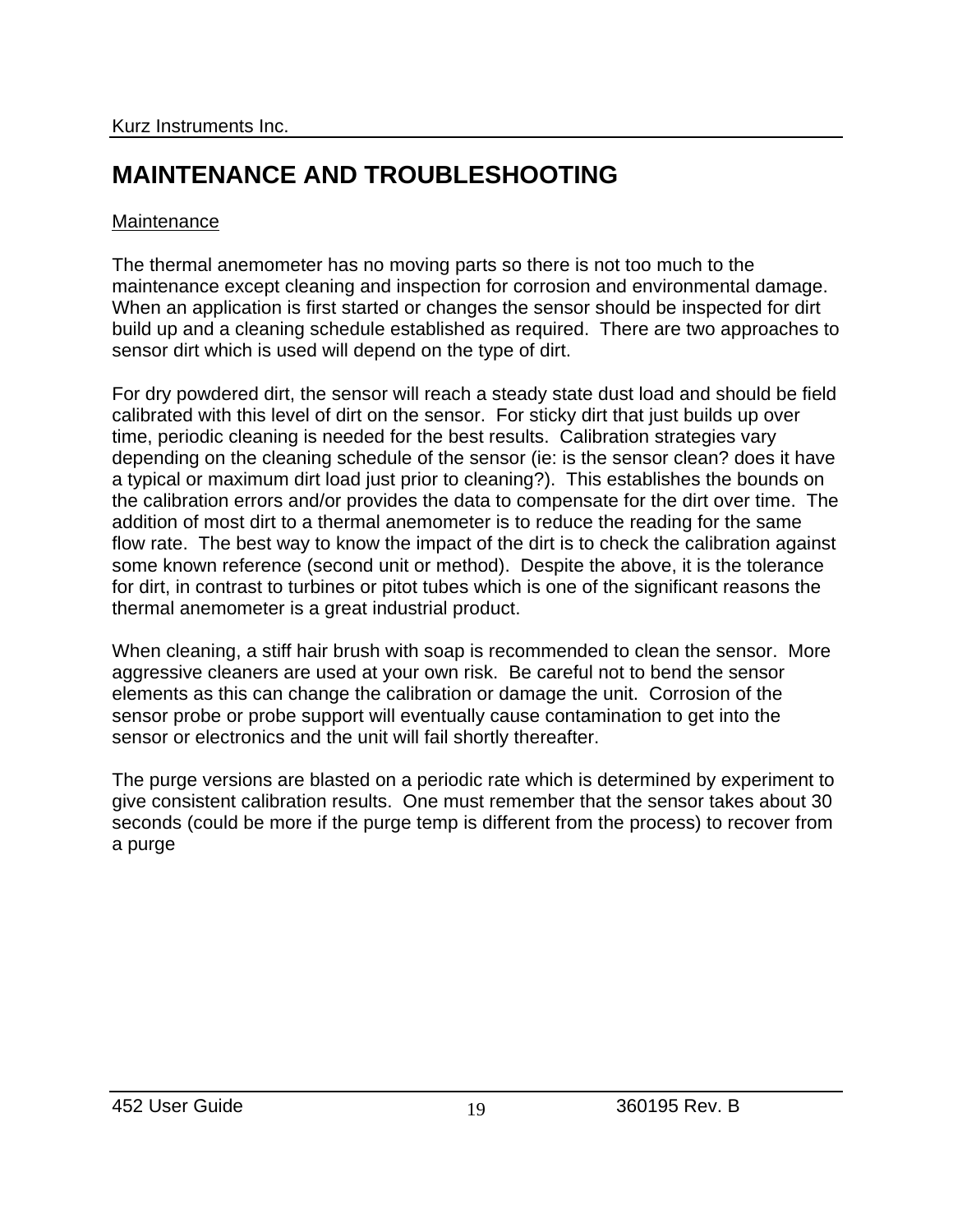# Flow issues

The most common problem with an insertion flow element is that it measures the point mass rate at the sensor, not the duct average. Ignoring this issue can cause a 40% error at low flow that diminishes at higher flow rates. Unless you have invested the time in field calibrations, only relative measurements can be made. Accuracy requires field calibration. To avoid this field calibration issue, the Kurz 502 line will provide an accurate "out of the box" calibration. You must follow the guidelines to avoid flow disruptions from being too close to the element.

For either in-line or insertion flow elements, locating a sensor close to a valve (up or down stream) will give different readings (up to 20% for in line and much more for insertion) depending on the position of the valve even at the same average flow rate. Uninsulated pipe/duct can have a temperature profile which will make the sensor reading too high or low depending on the sensor location and the duct's radial temperature gradient. A unit inserted with the velocity element in the center or on the insertion side of center will read lower for ducts with a hot core and colder walls than the same duct with no thermal gradient. Conversely, It will read high if the duct core is cold and the walls hot. A unit inserted beyond center or the far side of the duct will have the opposite drift from that described above for the same thermal gradient.

# Sensor Element

There are 5 sensor wires for the two RTDs. The two white leads connect to a 300  $\Omega \pm$ 1% @ 0 °C platinum element. The two red leads connect to one side of a 9  $\Omega \pm 3\%$  @ 0 °C element whose other side is the yellow lead. The two red leads should measure below 2  $\Omega$  measured between them including any extra wire from a transmitter separate configuration.

Sensor leakage resistance between elements or to ground should be 1 M $\Omega$  or higher as measured with a 10 V or larger test voltage. Do not use a standard DVM because its ohm meter test voltage is too low to work with the electrochemical cell voltage from contamination. We typically use the 24 VDC supply applied between the elements (one white lead to the yellow) an make sure the leakage current is less than 24 μA. Next we check the white to sensor case then the yellow to sensor case to ensure its leakage is less than 24 μA. The leakage and resistance test should be made at normal process operation temperatures.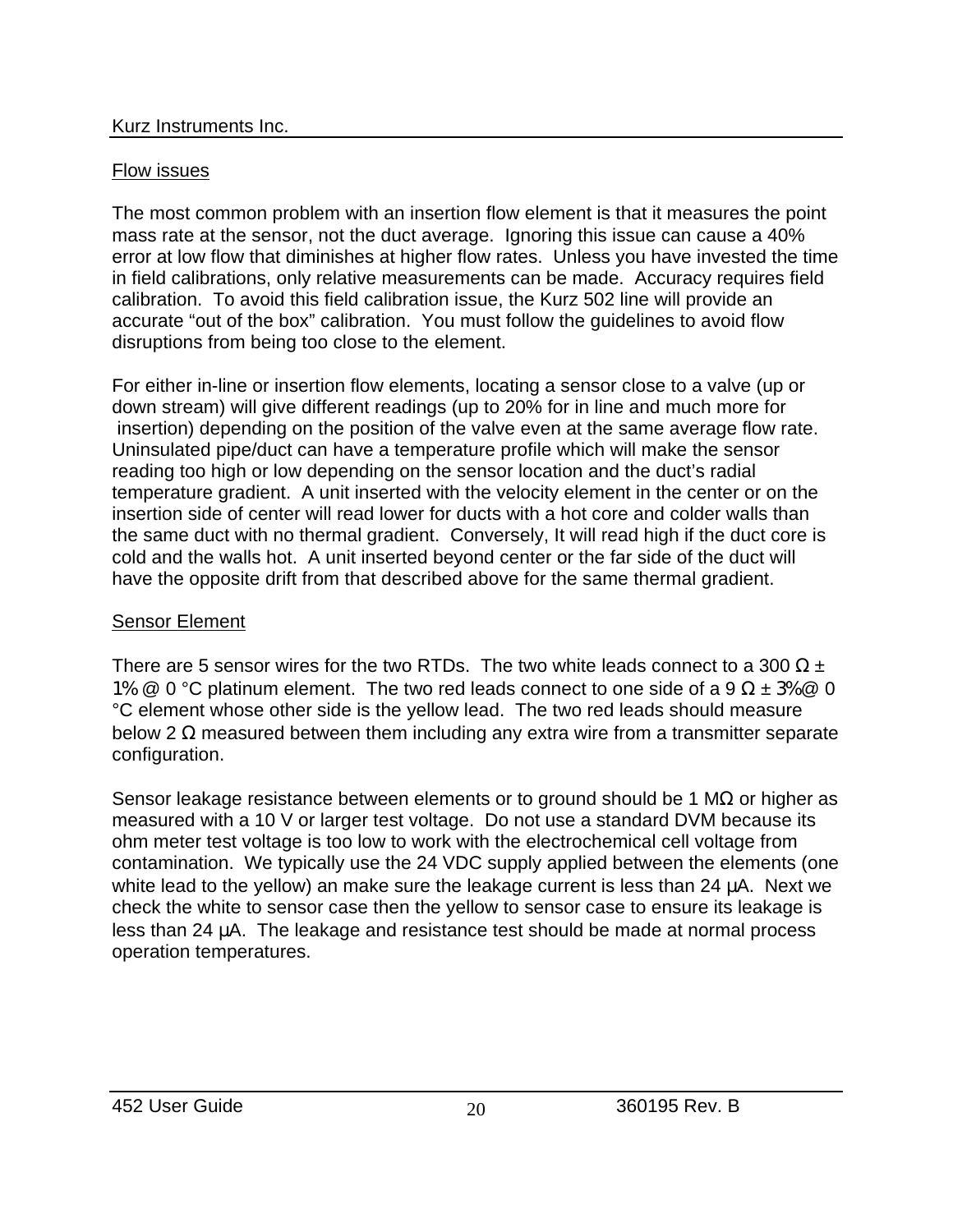| <b>TABLE 2</b>                             |                                                                                                                                                                                                                                                                                                                                                                                                                                                                                                           |  |  |
|--------------------------------------------|-----------------------------------------------------------------------------------------------------------------------------------------------------------------------------------------------------------------------------------------------------------------------------------------------------------------------------------------------------------------------------------------------------------------------------------------------------------------------------------------------------------|--|--|
| <b>TROUBLESHOOTING CHART</b>               |                                                                                                                                                                                                                                                                                                                                                                                                                                                                                                           |  |  |
| Symptom                                    | <b>Possible Reasons</b>                                                                                                                                                                                                                                                                                                                                                                                                                                                                                   |  |  |
| No CSV signal                              | - Loss of power<br>- Reversed polarity leads<br>Bridge Board Defective. See Note 1.                                                                                                                                                                                                                                                                                                                                                                                                                       |  |  |
| Output Signal "motor boating"              | - Sensor has too much leakage current,<br>corrosion or water damage<br>Defective Bridge Board                                                                                                                                                                                                                                                                                                                                                                                                             |  |  |
| CSV does not change with flow              | - Defective Sensor or Bridge<br>Is sensor cover removed?                                                                                                                                                                                                                                                                                                                                                                                                                                                  |  |  |
| Unit does not read zero at zero flow       | - The gas type or pressure may be<br>different than when calibrated.<br>- Defective series 155, Bridge or Sensor.                                                                                                                                                                                                                                                                                                                                                                                         |  |  |
| Unit saturates before reaching full scale. | - Unit calibrated for a lower flow rate at<br>the factory<br>- Unit calibrated for the wrong gas.<br>Defective bridge board or series 155.                                                                                                                                                                                                                                                                                                                                                                |  |  |
| Calibration is too low.                    | Is the sensor orientated to the flow<br>correctly?<br>- Was the unit calibrated for the gas type<br>in use<br>- Has the unit been set up for the ducts<br>velocity profile? (See appendices A & C)<br>- Is there a temperature profile near the<br>sensor? (e.g. hot duct center, cold<br>outside)<br>- Dirt will generally cause the reading to<br>fall off from proper calibration.<br>- Is the flow element connected to the<br>proper channel of the series 155. Check<br>the series 155 setup sheet. |  |  |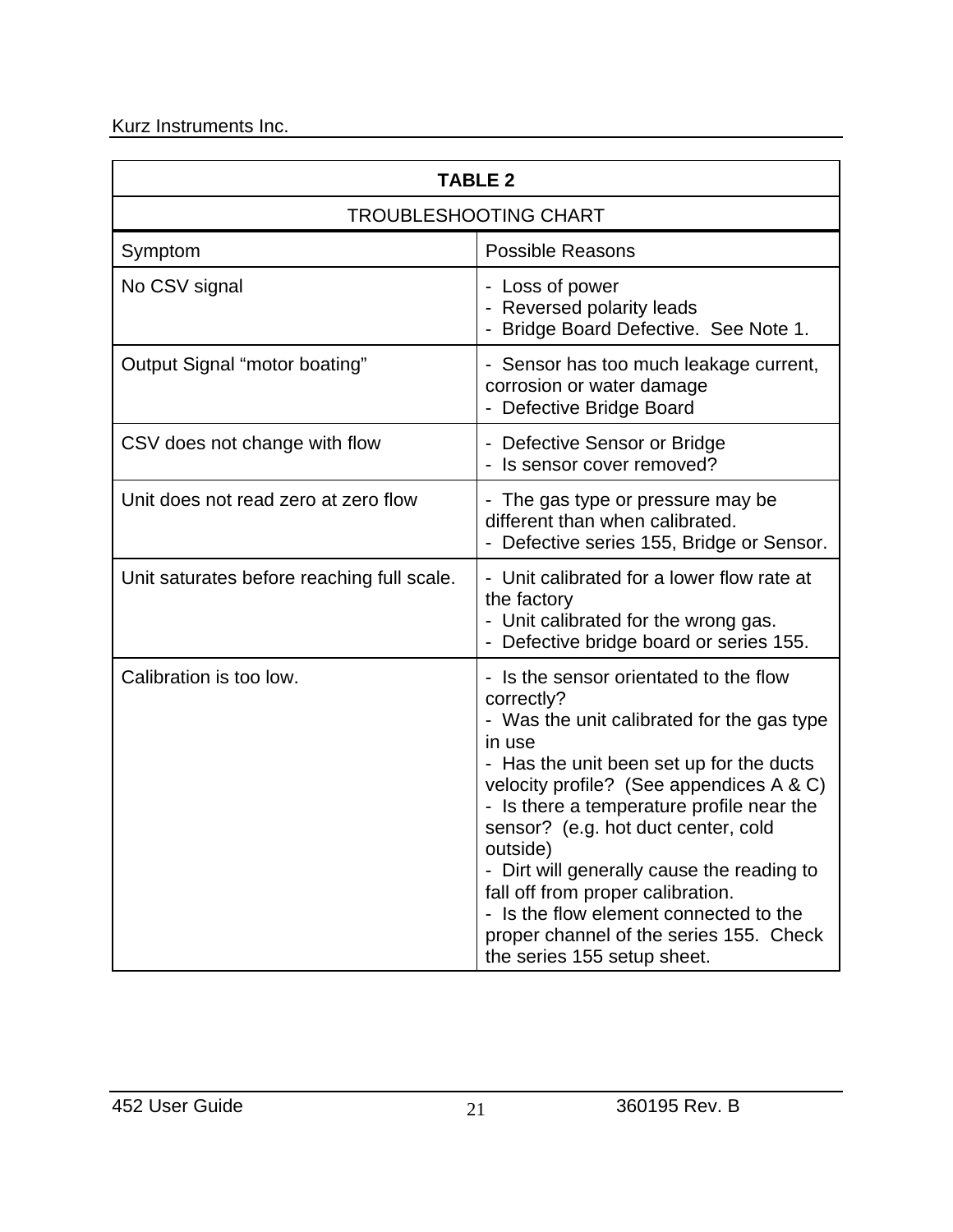| Calibration is too high.                        | - Have sensor blockage & flow profile<br>effects been accounted for? This is a<br>significant factor in ducts measuring less<br>than 1ft <sup>2</sup> .<br>- Is the sensor oriented to the flow<br>correctly?<br>- Was the unit calibrated for the gas type<br>in use?<br>Is there a temperature profile near the<br>sensor? (e.g. hot duct center, cold<br>outside)<br>- Is there condensation on the sensor?<br>- Is there pulsating flow noise ? (e.g.<br>from a pump inlet or exhaust)<br>Is the flow element connected to the<br>proper channel of the series 155. Check<br>the series 155 setup sheet. |
|-------------------------------------------------|--------------------------------------------------------------------------------------------------------------------------------------------------------------------------------------------------------------------------------------------------------------------------------------------------------------------------------------------------------------------------------------------------------------------------------------------------------------------------------------------------------------------------------------------------------------------------------------------------------------|
| Calibration does not track with<br>temperature. | - Unit measures (density x velocity) or<br>mass rate per unit area. (See<br>appendices A & C for info on converting<br>to actual velocity).<br>- Is there a temperature profile near the<br>sensor? (e.g. hot duct center, cold<br>outside)<br>- If you think it still is not tracking it may<br>be a defective sensor or bridge board.                                                                                                                                                                                                                                                                      |
| CSV output is "noisy".                          | - Poor electrical contact. Make sure all<br>electrical connections are clean and tight.<br>- Look for foreign objects on the sensor<br>or blocking the sensor in the duct.                                                                                                                                                                                                                                                                                                                                                                                                                                   |
| No 4-20 mA temperature signal (452T)            | - Check for proper polarity on wiring<br>- Defective 604 board                                                                                                                                                                                                                                                                                                                                                                                                                                                                                                                                               |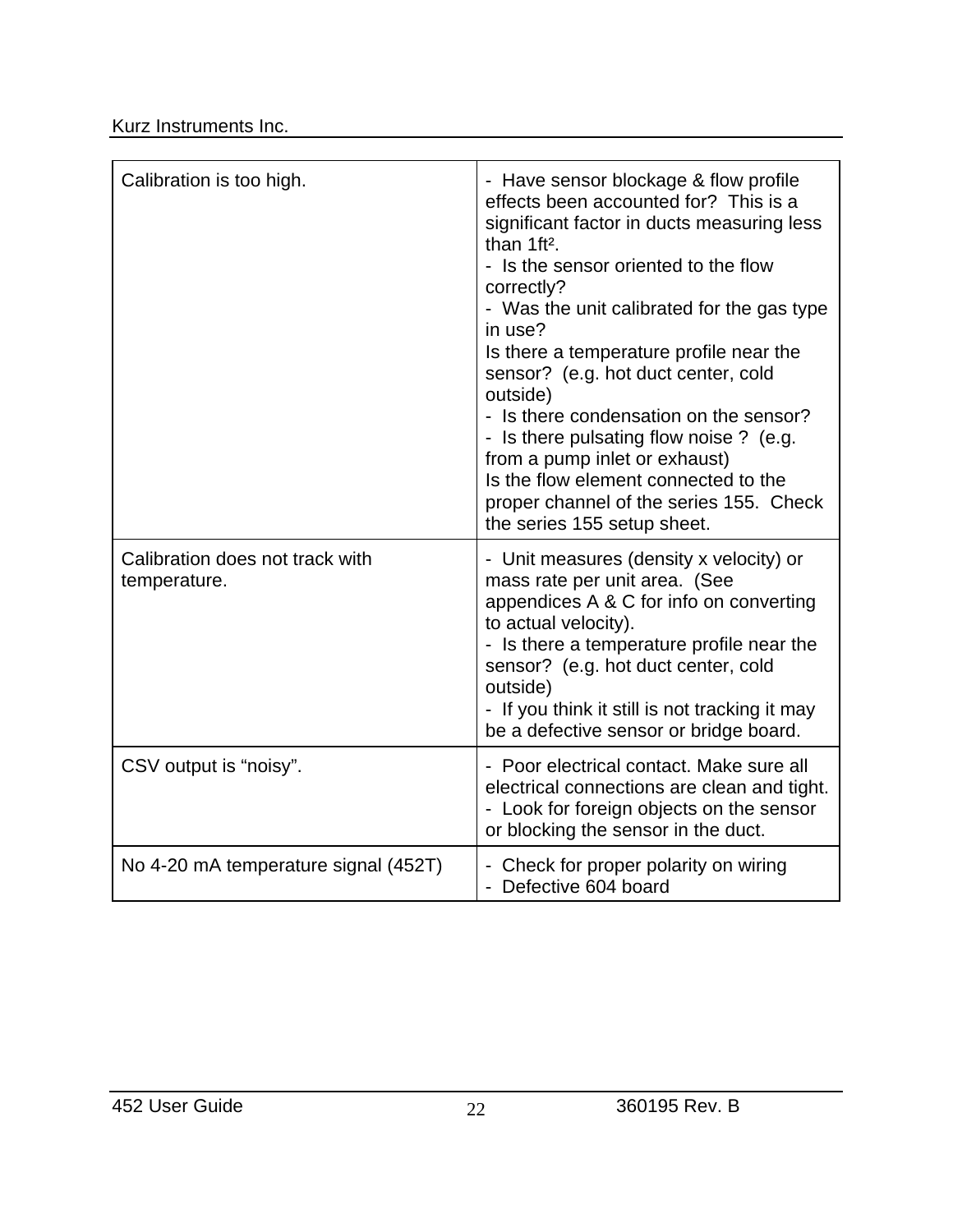| Temperature Calibration off (452T) | - Check that the three RTD wires are<br>connected properly<br>- Check that the calibration data in the<br>series 155 matches the 604 board<br>calibration<br>- The linearization table for the<br>temperature channel can be changed in<br>the series 155 or use the CF features.<br>You can also change the Zero/Span for<br>the meter output used for temp in the<br>series 155. |
|------------------------------------|------------------------------------------------------------------------------------------------------------------------------------------------------------------------------------------------------------------------------------------------------------------------------------------------------------------------------------------------------------------------------------|

Note 1.

The bridge board fuse, F1 on assembly 420242, may blow due to shorts between the power semiconductors and the chassis, conducting water on the electronics or just a week fuse. This is a 3/4 A fast blow fuse which is surface mounted. It is removed by heating with a soldering iron one end and lifting it up from that end at the same time. Then the other side is unsoldered. This fuse is Pico part number R459.750 or Kurz stock number 630051.

Major Subassemblies used in the 452 series flow elements.

| Description                                     | <b>Part Number</b> |
|-------------------------------------------------|--------------------|
| 465R8 bridge board for HHT sensors              | 420242-02          |
| 465R8 bridge board for FD sensors (MT versions) | 420242-05          |
| 185-1-02, Lightning suppression board, 4 wire   | 420251-02          |
| 185-1-04, Lightning suppression board, 2 wire   | 420251-04          |
| 185-1-03, Remote Junction box terminal board    | 420251-03          |
| 604, 4-20 mA temperature transmitter            | 420046             |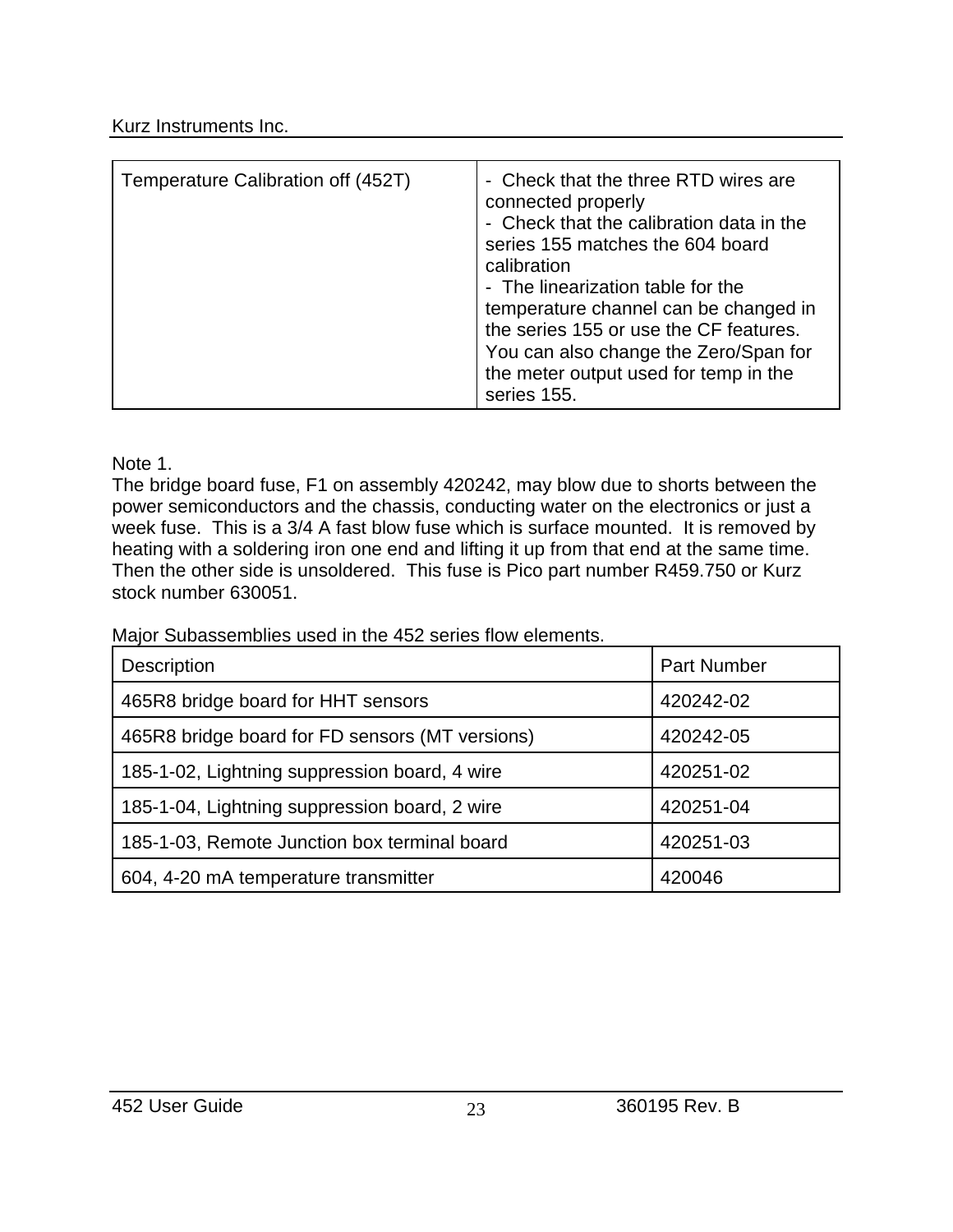# **RETURN SHIPMENT**

#### RMA # (Return Material Authorization #)

If you believe your unit is not working properly, contact the Kurz Customer Service Department at phone # 408 (831 after July 98)-646-5911. Please have the following information ready to give to the Kurz Customer Service Representative:

Defective unit's model #, item # and serial #

Detailed description of application and type of environment unit is being used in

Detailed description of perceived problem

Type of gas, Flow range, and standard conditions unit is to be recalibrated to

Any special QA requirements (nuclear or military application, oxygen service, special calibration or certification etc).

Technical contact's name and phone #

Billing contact's name and phone #

Complete shipping address

Complete billing address

You will then be issued an RMA #. **Kurz personnel will refuse to accept return material shipments if an RMA # is not visible on the outside surface of the shipping container.** 

#### Cleaning of Material to be Returned

Thoroughly clean all material to be returned to Kurz. Because we serve a diverse customer base, there is a risk of receiving contaminated returned material from our customers. **When uncleaned material is received at Kurz, the customer will be contacted to arrange at their expense for the material to be picked up from Kurz and cleaned before Kurz personnel handle the equipment.**

Shipping Material to be Returned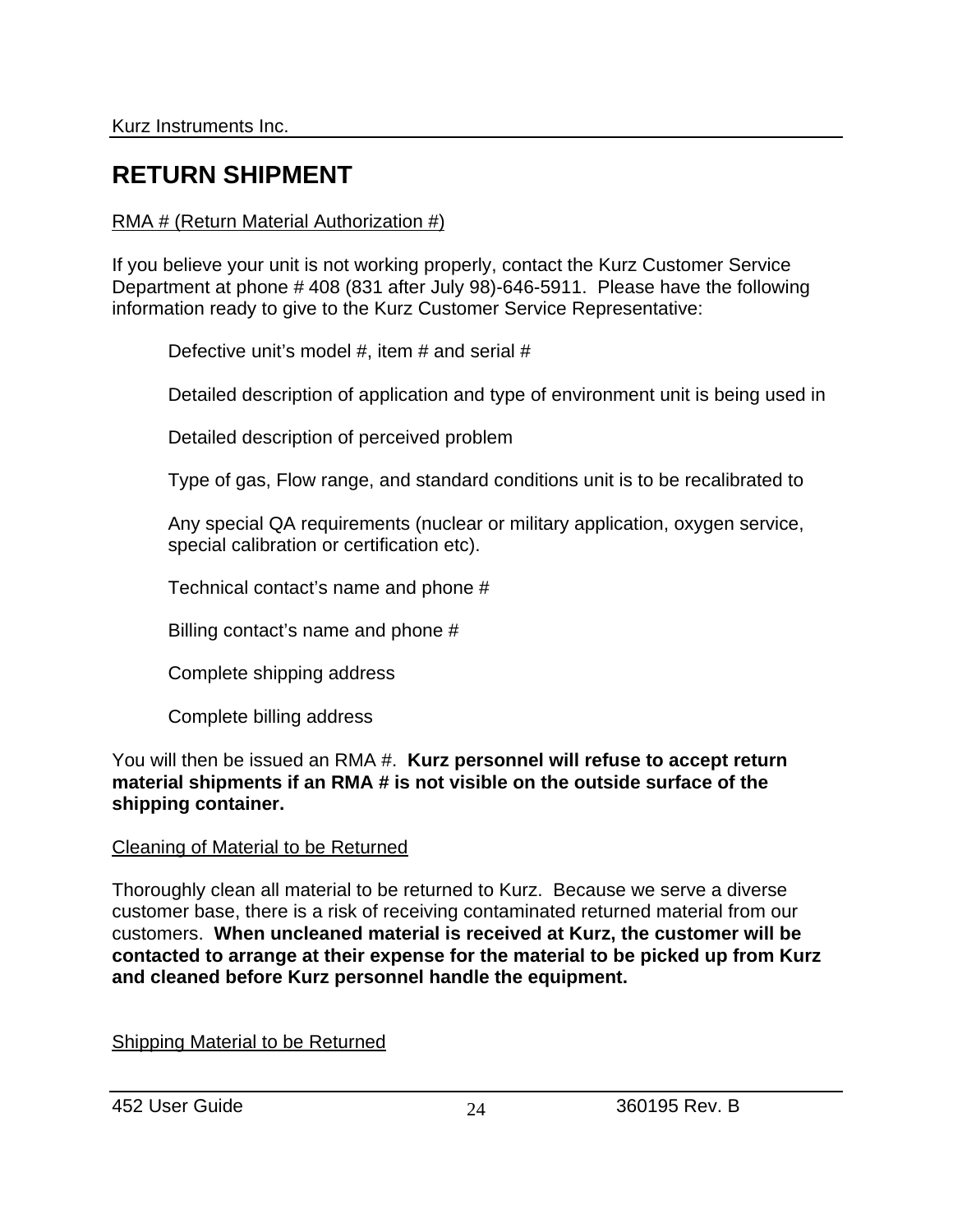Securely package cleaned material **(When uncleaned material is received at Kurz, the customer will be contacted to arrange at their expense for the material to be picked up from Kurz and cleaned before Kurz personnel handle the equipment)** along with a packing slip referencing the RMA #, model # and serial # in a sturdy container with the return address and RMA # clearly marked on the outside surface of the container. **Kurz personnel will refuse to accept return material shipments if an RMA # is not visible on the outside surface of the shipping container.**

Ship pre-paid to the following address:

KURZ INSTRUMENTS INC CUSTOMER SERVICE DEPT 2411 GARDEN RD MONTEREY CA 93940-5394 USA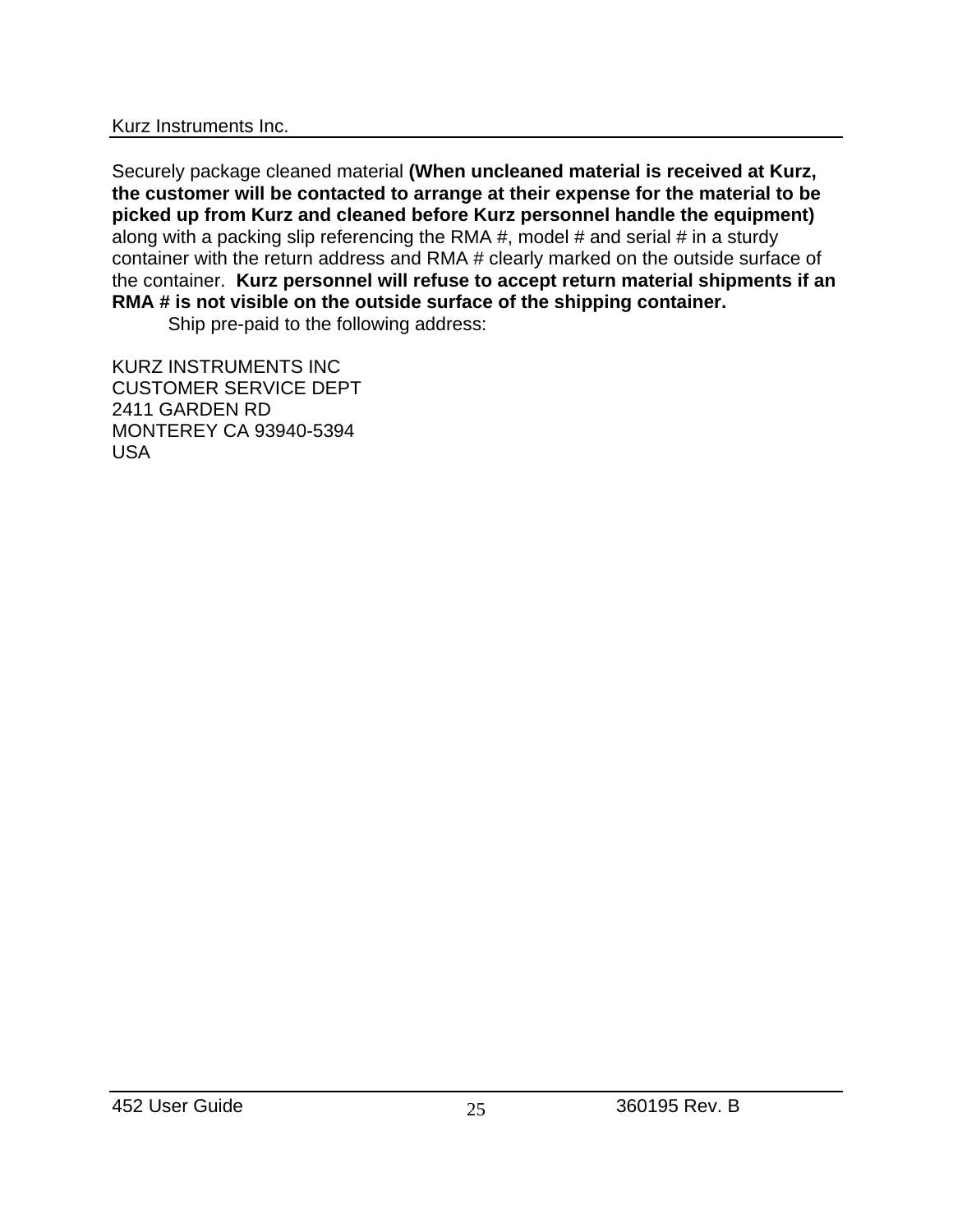#### **APPENDIX A THERMAL ANEMOMETER MEASUREMENTS**

The KURZ thermal anemometers use two RTDs, one heated 50 to 100 °C above the ambient, the other monitors the ambient. The current required to keep the velocity element heated is the parameter calibrated in our wind tunnels.

#### **Mass Rate**

What does a thermal flow sensor measure? Because of the equations of forced convective heat transfer, the output of any thermal anemometer is proportional to the sensor's Reynolds number (Re). Looking at the Reynolds number we can see how it measures **mass rate** per unit area**,** NOT volumetric flow rate. Therefore, the thermal anemometer automatically compensates for density.

Because a thermal anemometer measures the unit-area mass flow, it can be said to measure **mass rate.** In other words, it measures the true velocity, weighted by the density of the flowing gas. If the mass rate is normalized by a known density, it has velocity units, a term know as **standard velocity**. The next section helps explain where these ideas come from.

#### **Mass Flow Equations**

#### **Reynolds Number**

Lets look at the Reynolds number since it is proportional to the sensor's power or current when heated X degrees above the ambient:

 $Re = \rho v d/\mu$ 

where

 $p = actual density$ v= actual velocity  $d =$  sensor's diameter  $\mu$  = gas viscosity

t is the density and velocity ( $\rho v$ ) product that makes the thermal anemometer a mass flow meter. Density (ρ) has units of mass/volume and velocity (v) has units of length/time. So the ρv product has units of (mass/time)/area or mass rate per unit area.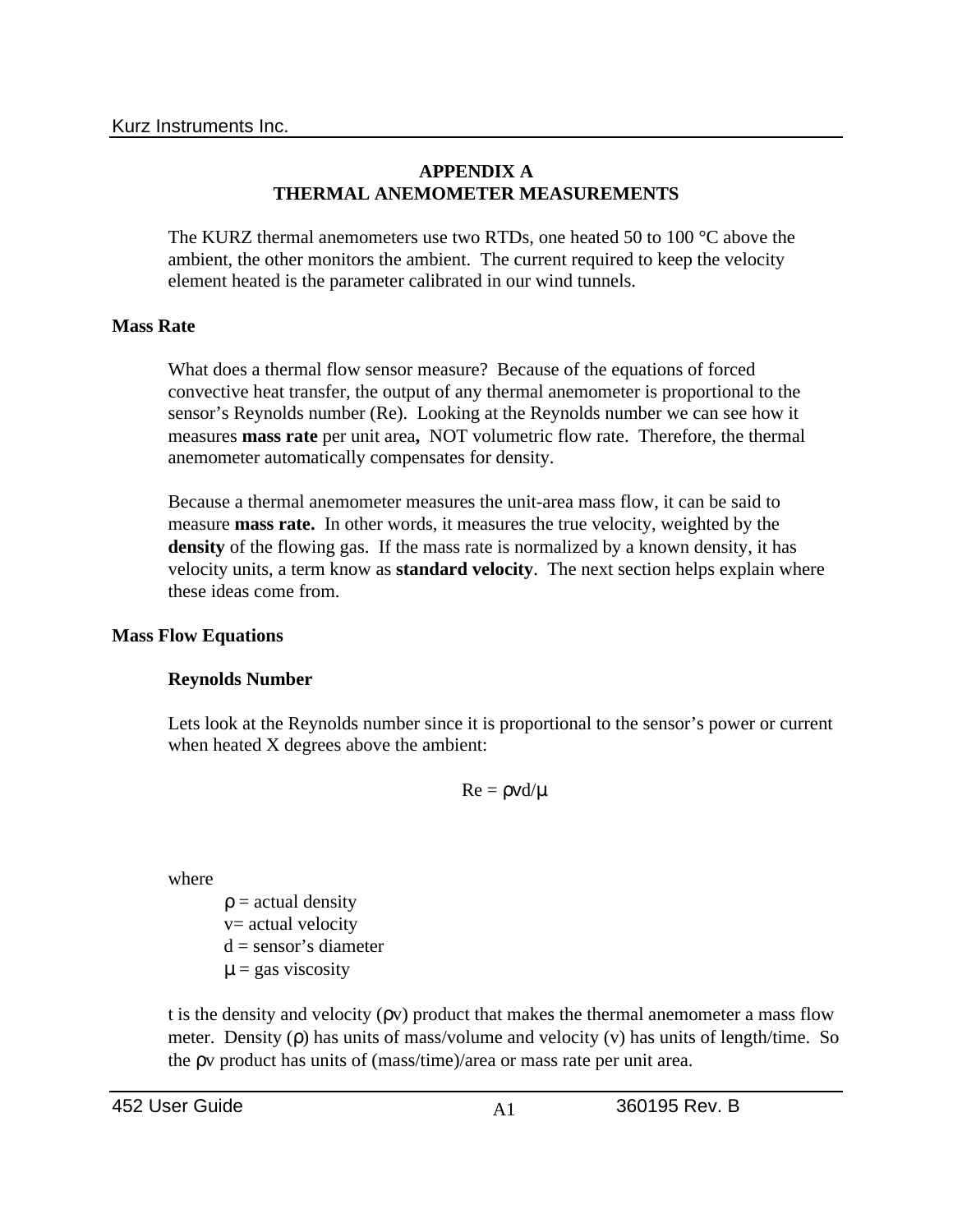For example:

 $\rho$  is kg/m<sup>3</sup>, v is m/s

so  $\rho v$  is  $(kg/s)/m^2$ 

The sensor is sensitive to the energy that the gas molecules hitting it take away in the form of heat. This energy is proportional to the size and number of molecules that hit the sensor. It does not know about density and velocity. Small light gas molecules like hydrogen  $(H_2)$  having a large surface area to mass ratio, are more efficient at transferring the vibrational heat energy of the sensor surface than large heavy molecules like Argon (Ar) having a small surface area to mass ratio.

**Standard Velocity** is the ρv product normalized to a standard density

Standard Velocity =  $\rho v/\rho_s$ 

where  $\rho_s$  is the standard gas density. For air this is 0.07387 lb/ft<sup>3</sup> at 25 °C and 29.92 in Hg.

Note the density units cancel and you are left with velocity (m/s). Typical units are: Standard Feet Per Minute (SFPM) or Standard Meters Per Second (SMPS). If the gas density doubled (you went from 15 PSIA to 30 PSIA) at the same actual velocity, the standard velocity would double. This also means that if the process gas is at the same temperature and pressure as the standard condition or the same density, the standard velocity and actual velocity are identical.

**Standard Volumetric Flow** is the ρv product multiplied by an area (like a pipe cross section), normalized to a standard density

Standard Volumetric Flow  $=$  Area x (Standard Velocity)  $= A \rho v / \rho_s$ 

where A is the area

The units here are volume/time  $(m^3/s)$ Typical Displayed units are:

> SCFM, Standard Cubic Feet per Minute SCMM, Standard Cubic Meters per Minute SCFH, Standard Cubic Feet per Hour SCMH, Standard Cubic Meters per Hour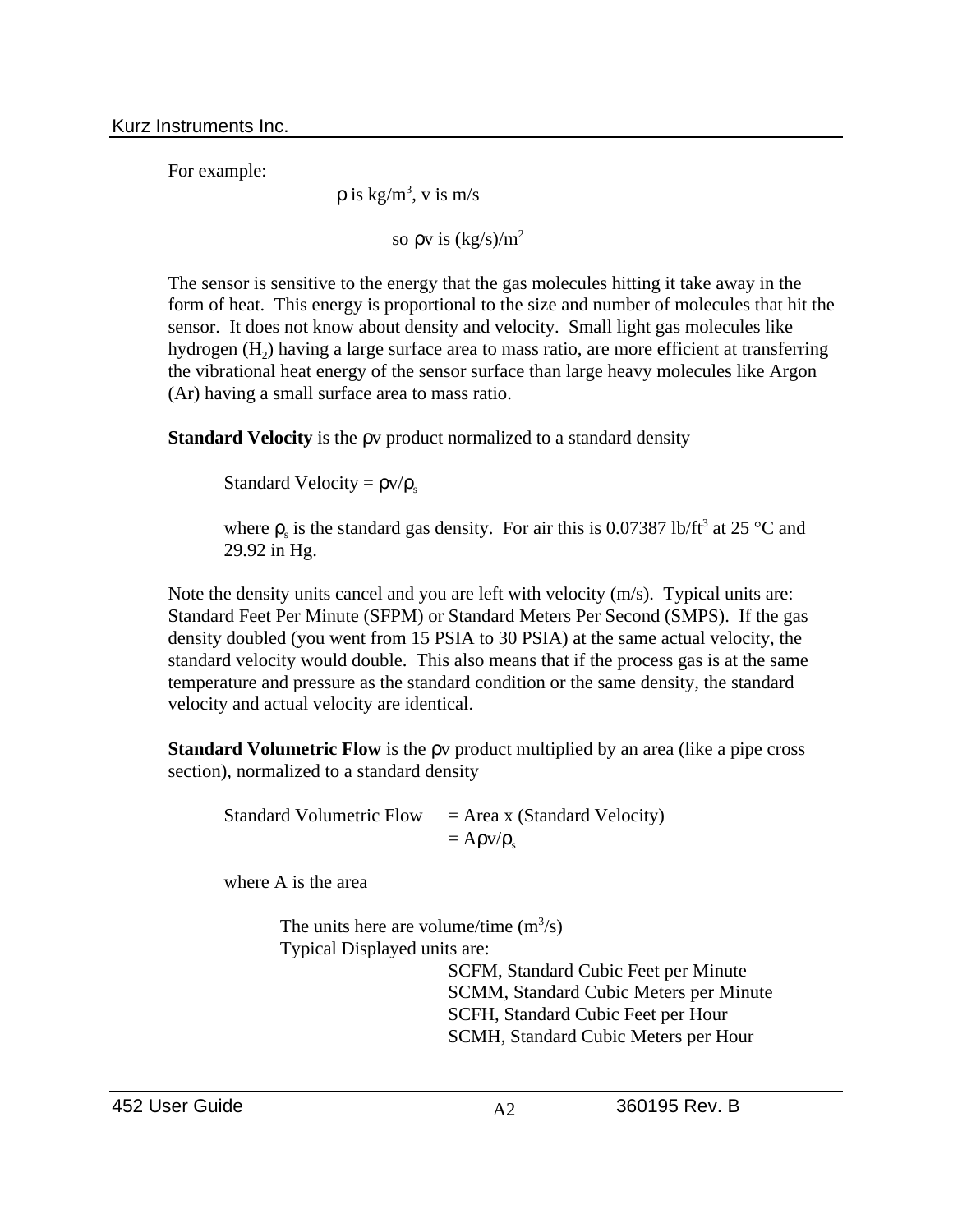**Mass Flow** is obtained by simply multiplying the Standard Volumetric Flow by the Standard Density.

MASS Flow = (Standard Volumetric Flow) x  $\rho_s$  $=$ A $\rho$ v

The units here are mass/time (kg/s) Typical units are:

> PPH, Pounds per Hour KGH, Kilograms per Hour

Different gases have different standard densities. This is often described as a reference density (air) multiplied by a specific gravity (sg).

 $\rho_s = \rho_{air} s g$ 

Then

Mass Flow  $=$  (Standard Volumetric Flow) x  $\rho_{air}$ sg  $= A(vρ/ρ<sub>s</sub>) ρ<sub>air</sub>sg$ 

Conversion of Standard Velocity or Standard Volumetric Flow to actual requires only scaling the result for the gas density according to the ideal gas law.

or

$$
F_a = F_s \ (P_s / P_a)(T_a / T_s)
$$

 $V_{a} = V_{s} (P_{s}/P_{a})(T_{a}/T_{s})$ 

where  $V_a$  is actual velocity,  $V_s$  is standard velocity  $F_a$  is actual volumetric flow,  $F_s$  is standard volumetric flow Ps is the standard pressure in absolute units  $P_a$  is the actual pressure in absolute units  $T_a$  is the actual temperature in absolute units (Kelvin or Rankin)  $T<sub>s</sub>$  is the standard temperature in absolute units (Kelvin or Rankin) Note  ${}^{\circ}K = {}^{\circ}C + 273.16$ ,  ${}^{\circ}R = {}^{\circ}F + 459.67$ 

# **Gas Property Induced Errors**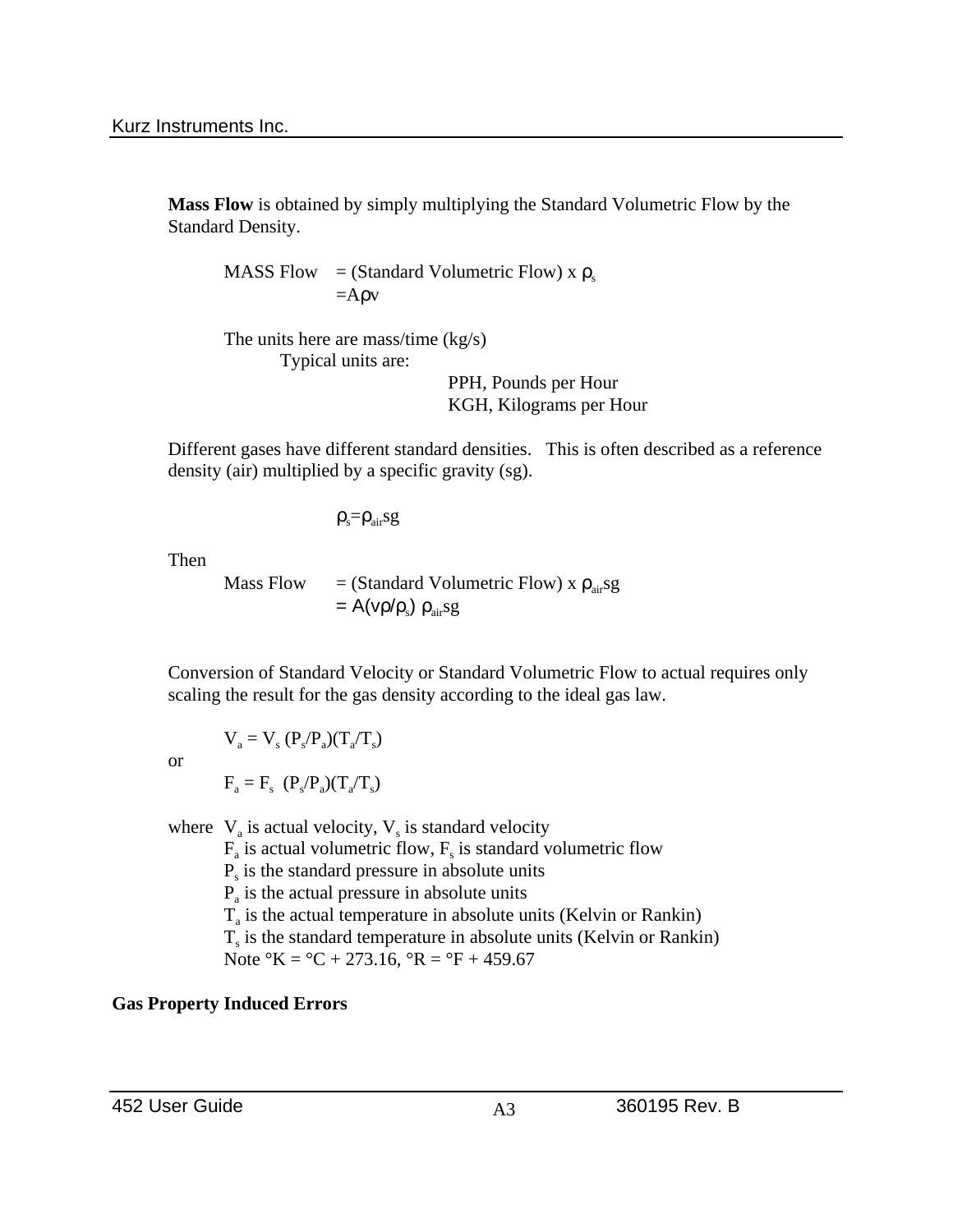There are secondary effects which cause mistracking of the ideal thermal anemometer.

- **C Pressure changes** will affect the calibration for some gasses. For example,  $N_2$ has a large 2.5% /100 psi shift in its viscosity which changes its mass flow reading the same amount. By contrast He has nearly no viscosity change with pressure. These errors are largest at low flow were the free convection term becomes significant. At 7 atmosphere pressure (about 100 psi) and 750 SFPM, this error is about 4% reading. It would be larger at lower velocities and higher pressures.
- C **Temperature changes** will affect the gas thermal conductivity and viscosity so the calibration will drift. This is typically 2.5%  $/100$  °C. The minimum drift occurs near 3000 SFPM where the dynamic temperature compensation is performed.
- C **Temperature profiles** in the pipe will produce flow errors. This is caused by using uninsulated pipe upstream of the sensor where the gas is above or below the ambient temperature.
- C **Low flow free convective** heat transfer forces compete with forced convective and conductive heat transfer forces for power. This causes measurable errors (depending on gas type, temperature, pressure, and orientation of sensor to both flow and gravity) starting at about 300 SFPM and becomes significant down at about 100 SFPM.

The best solution for all these error sources is to do an in-situ calibration so their contribution is included thus eliminating this error.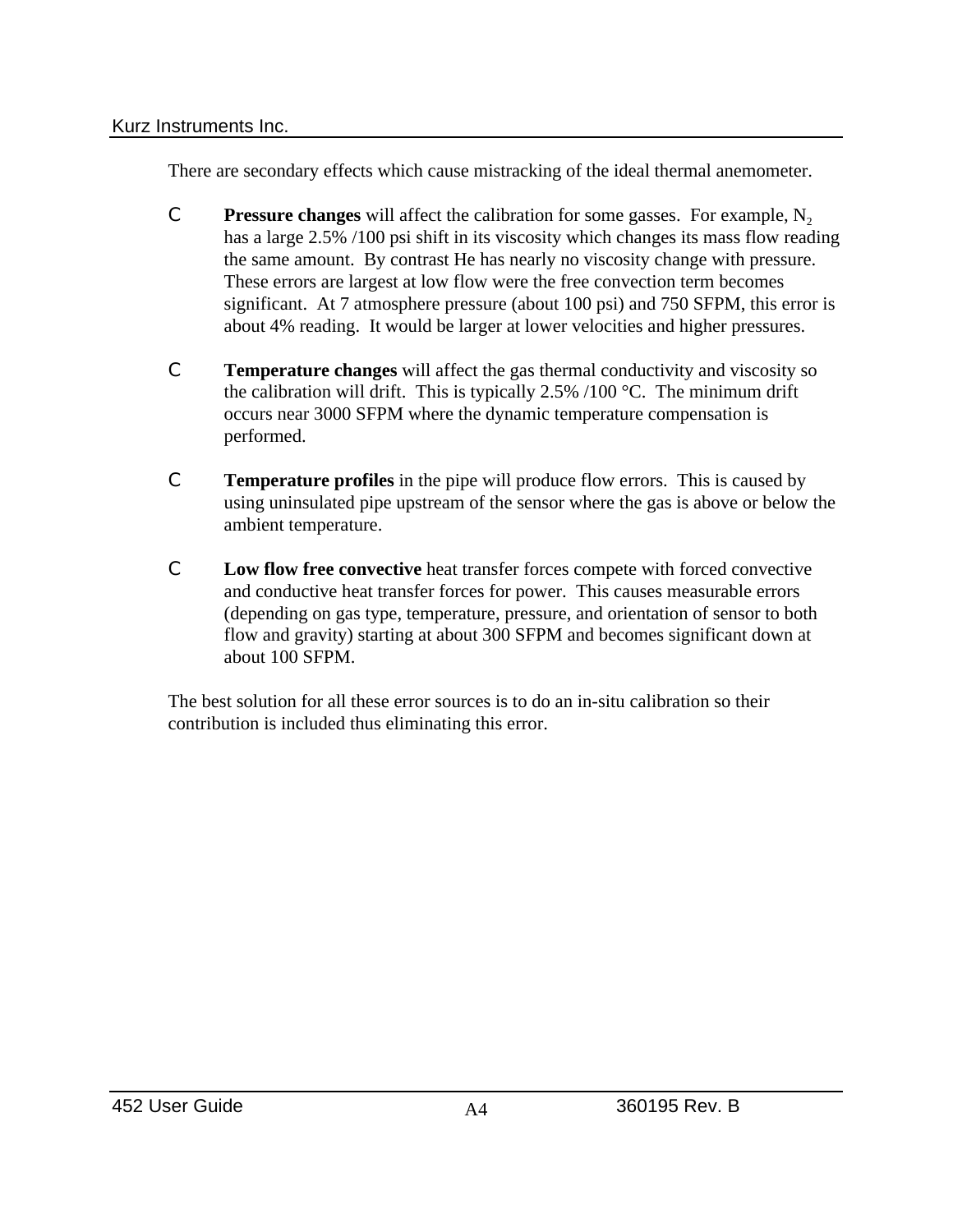**Flow Profiles And Correction Factors.**



At low velocity, a laminar velocity profile develops across the pipe cross section as shown in the figure. Note that the peak velocity is about 30% higher than the velocity average (Va).



**High Velocity (Reynolds** Number) Turbulent Profile

 At higher flow rates, a flatter velocity profile develops where the peak velocity is closer to the average. So depending on where the sensor is located, it will read a different fraction of the average velocity. It is the average velocity multiplied by the cross sectional area that will obtain the total flow.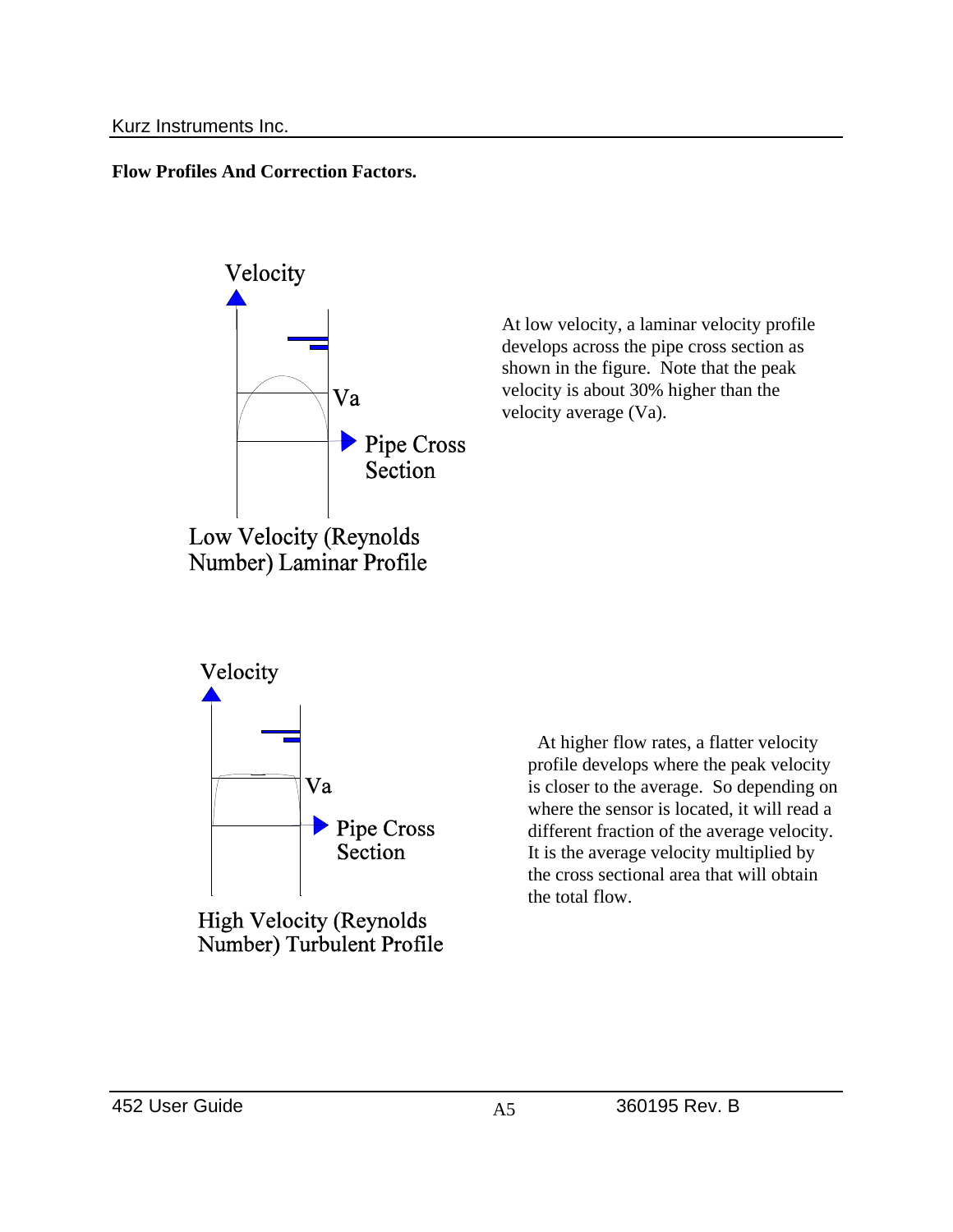#### **Correction Factors**

The use of a velocity dependent correction factor can convert the local velocity measurement to average velocity.



 $Flow = V_{local} * Area * CF(V_{local})$ 

The above correction factor curve was measured from a 4" ID pipe with a ½" welded support, triple sting CD sensor. For other sized ducts, the data can be scaled by the Reynolds Number.

#### **Use Of The Flow Equations In The KURZ Mass Flow Computer**

**Single Point Insertion Flow Elements** like the 410, 450, 452 are calibrated as velocity devices in gas X. You can display standard velocity or with application specific information you can display standard volumetric flow and mass flow:

Area, Sensor and probe support blockage Correction factor (velocity profile) Gas specific gravity when reading mass flow

452 User Guide  $A6$   $A6$  360195 Rev. B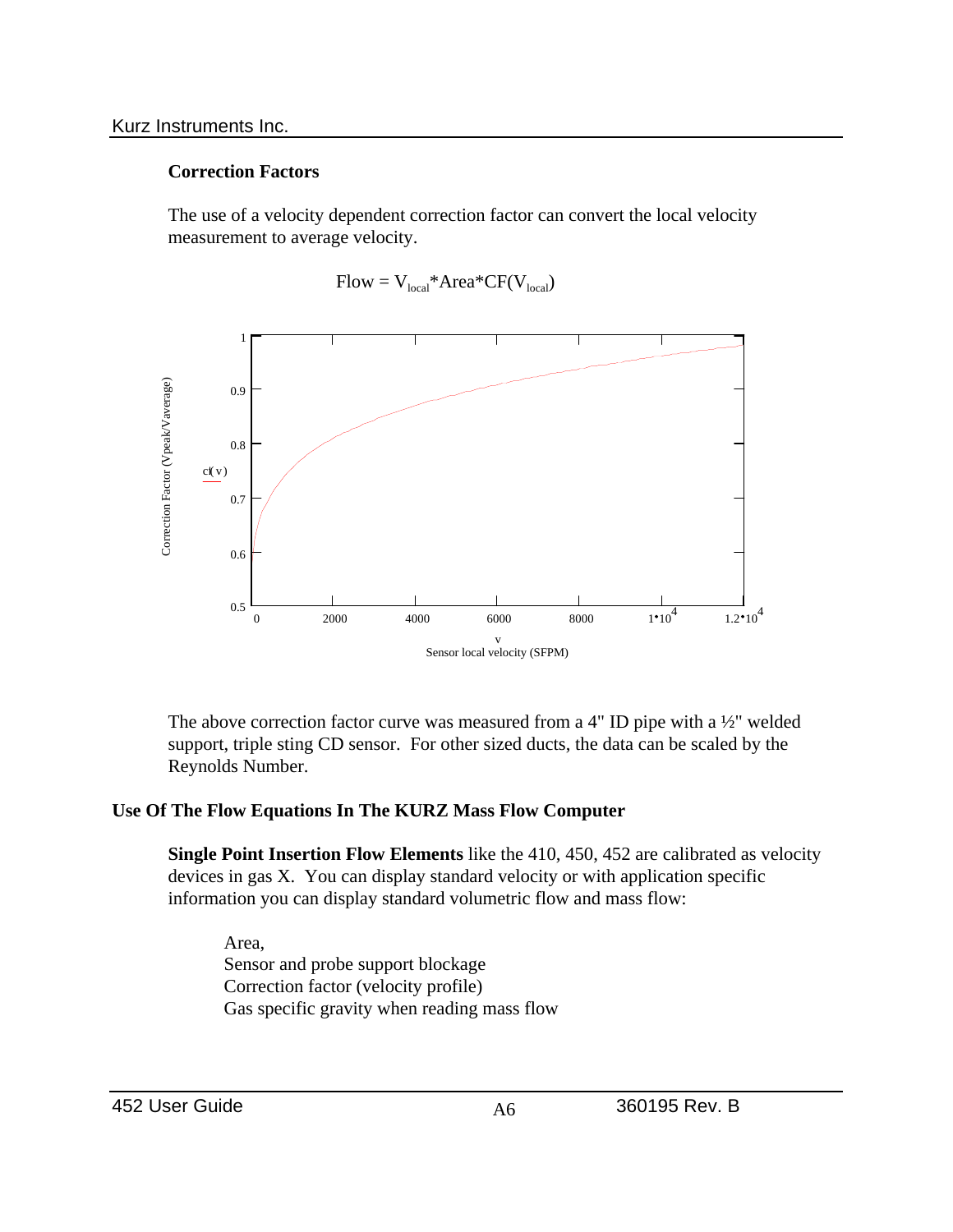**Multi point Insertion Flow Elements** (K-BAR) are also calibrated as velocity devices in gas X. You can display standard velocity or with application specific information you can display standard volumetric flow and mass flow:

Area,

Sensor and probe support blockage Correction factor (velocity profile). This tends to be automatic since the velocity is measured across the duct at equal area locations. Gas specific gravity, when reading mass flow.

**In-line Flow Elements** (510, 502, 522UHP, 532) are calibrated as standard volumetric flow devices in gas X. You can display standard volumetric flow or with application specific information it will display standard velocity or mass flow:

Area, Sensor and probe support blockage Correction factor (velocity profile) Gas specific gravity when reading mass flow

To maintain the factory calibration on in-line units requires adherence to the recommended L/D upstream and downstream criteria. This ensures the long pipe run velocity profile when used in the field.

| Example L/D criteria: |                                           | Model 502-16, 1996 version     |                          |  |
|-----------------------|-------------------------------------------|--------------------------------|--------------------------|--|
| disturbance           | $L/D$ is from the<br>heated sensor to the | 90 $\degree$ Elbow at x<br>L/D | <b>Calibration Error</b> |  |
|                       |                                           | 10                             | 11 %                     |  |
|                       |                                           | 20                             | 2.5 %                    |  |
|                       |                                           | 30                             | $0.5\%$                  |  |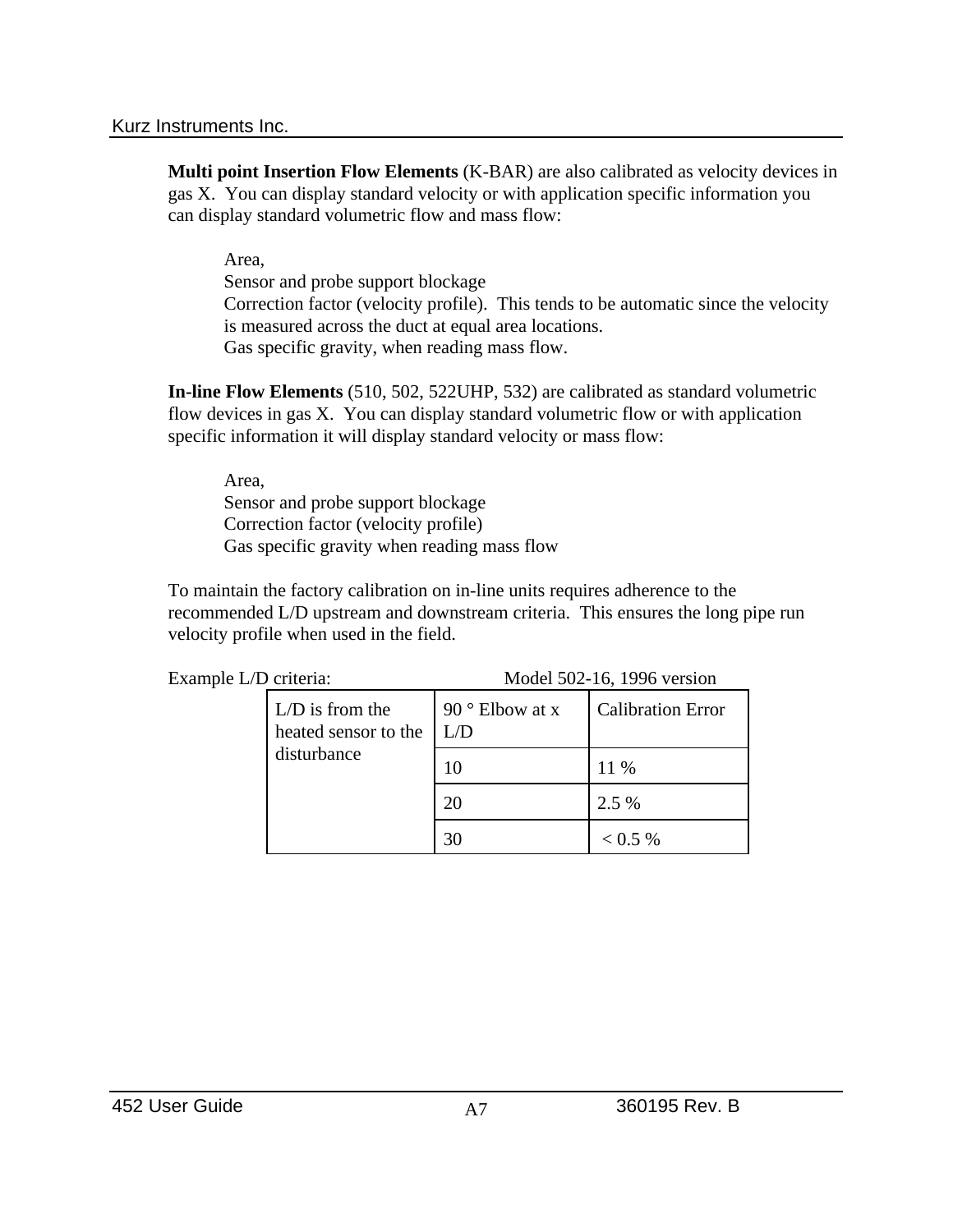#### **Problems:**

Air flow of 100,000 lb/hr through a 3' x 3' square duct, 90ºF, 20 PSIG

What is mass flow in SCFM \_\_\_\_\_\_\_\_\_\_\_\_\_\_\_\_\_\_\_\_\_\_\_\_\_\_\_\_\_\_\_\_\_\_\_\_

What is velocity in SFPM \_\_\_\_\_\_\_\_\_\_\_\_\_\_\_\_\_\_\_\_\_\_\_\_\_\_\_\_\_\_\_\_\_\_\_\_\_\_

The actual velocity is \_\_\_\_\_\_\_\_\_\_\_\_\_\_\_\_\_\_\_\_\_\_\_\_\_\_\_\_\_\_\_\_\_\_\_\_\_\_\_\_\_

What range does Kurz calibrate to \_\_\_\_\_\_\_\_\_\_\_\_\_\_\_\_\_\_\_\_\_\_\_\_\_\_\_\_\_\_\_

Nitrogen flow of 10 ACFM through a 3" Schedule 40 pipe, 110ºF, 50 PSIG

| What is the area |  |
|------------------|--|
|                  |  |

What is the flow rate in SCFM

| The velocity in SFPM is |  |
|-------------------------|--|
|                         |  |

The calibration max. range is \_\_\_\_\_\_\_\_\_\_\_\_\_\_\_\_\_\_\_\_\_\_\_\_\_\_\_\_\_\_\_\_\_\_\_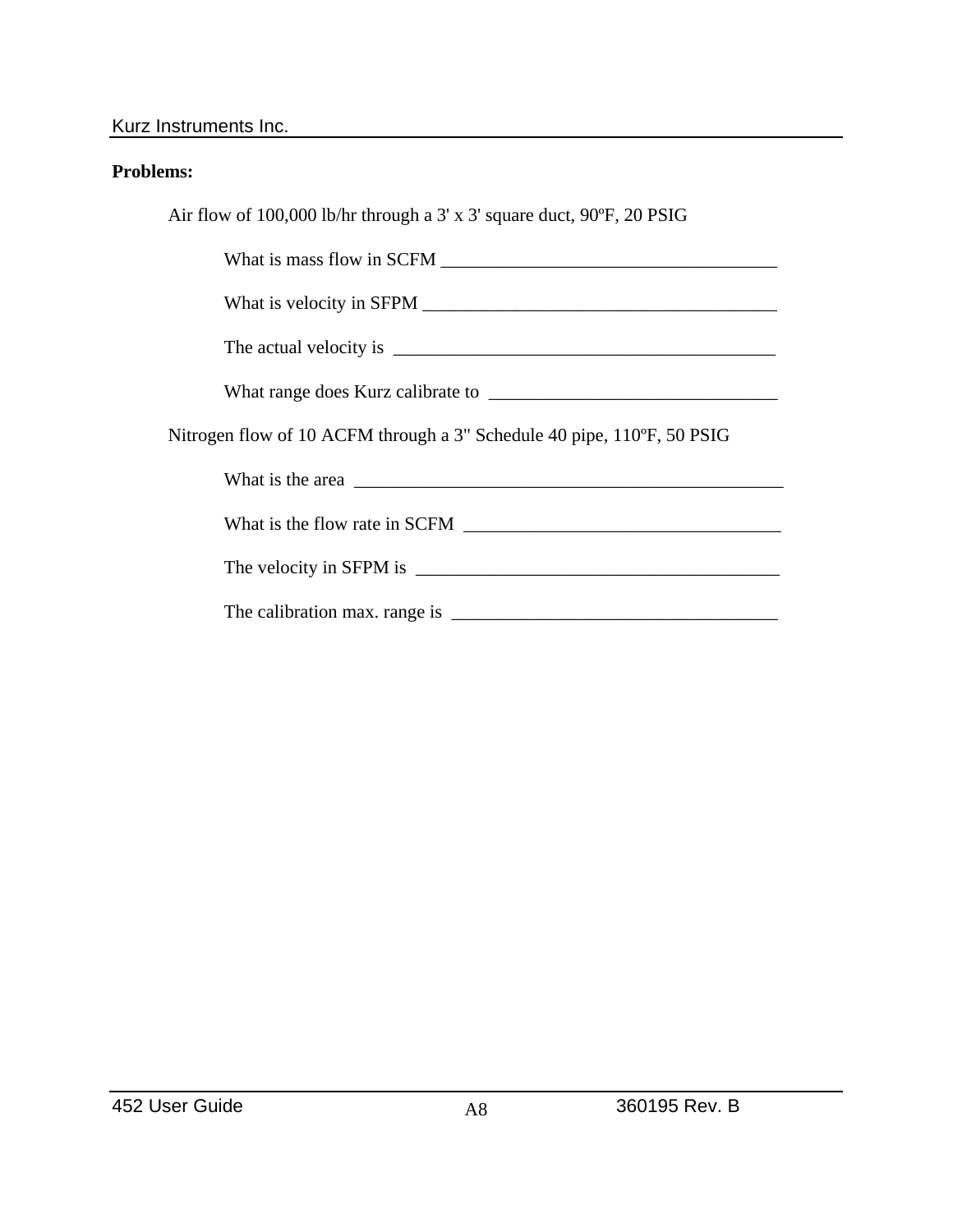#### **Major Points to Remember**

 $A<sup>9</sup>$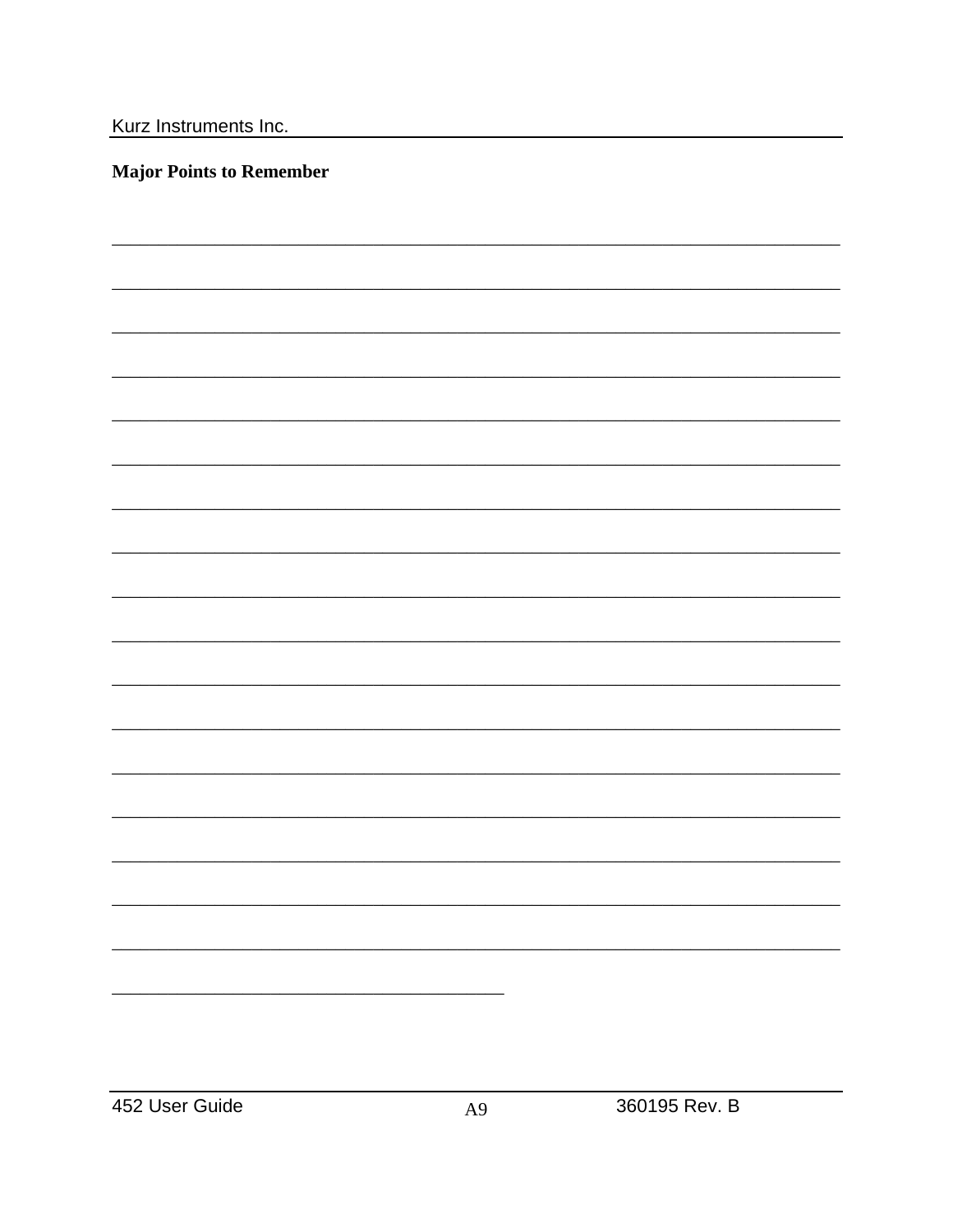# **APPENDIX B**

# **THEORY AND APPLICATION OF KURZ THERMAL CONVECTION MASS FLOW**

## **METERS, DCN 364003**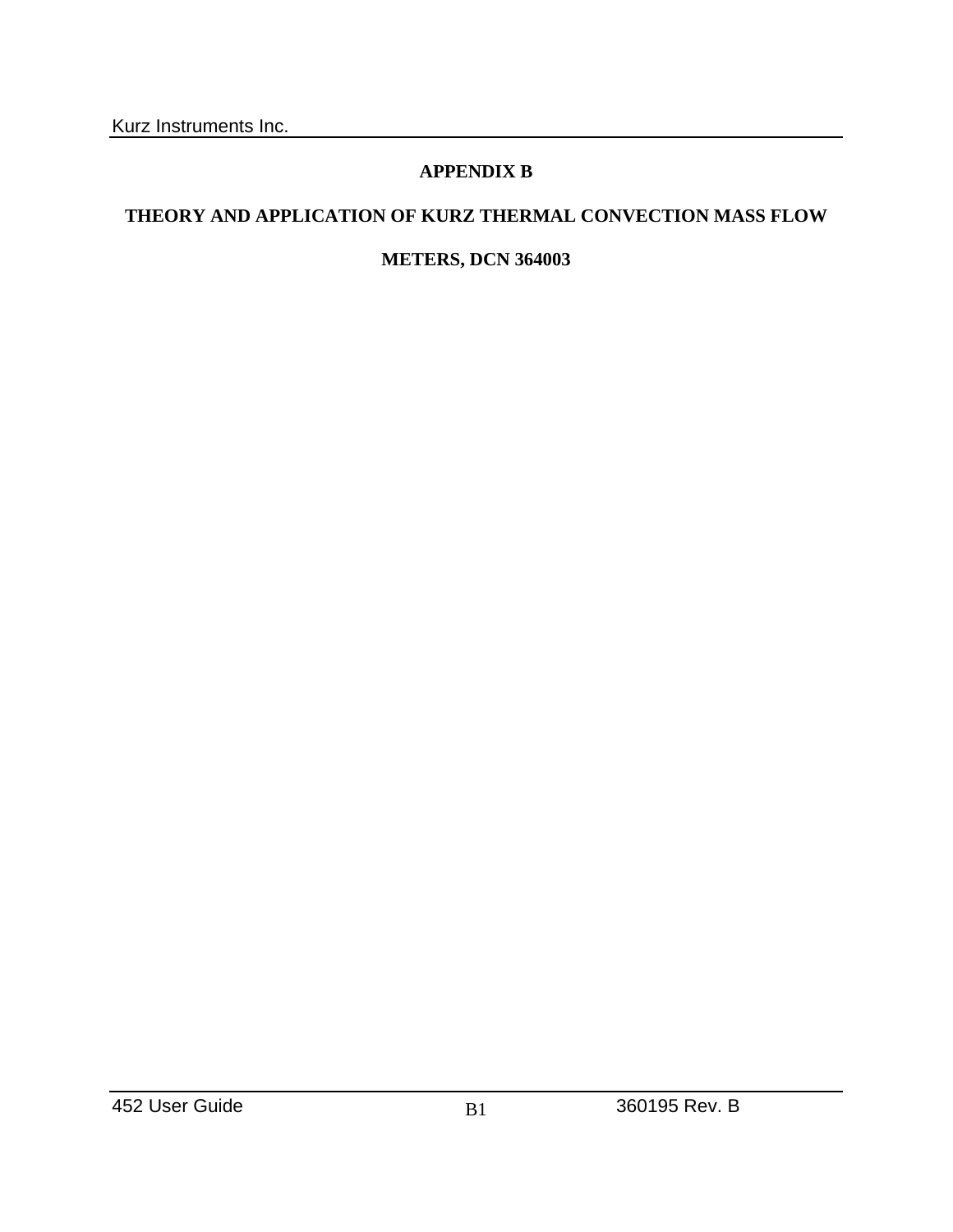#### **APPENDIX C PRODUCT APPROVALS**

The CE declaration of EMI compliance for this product and hazardous area approvals are found in this appendix.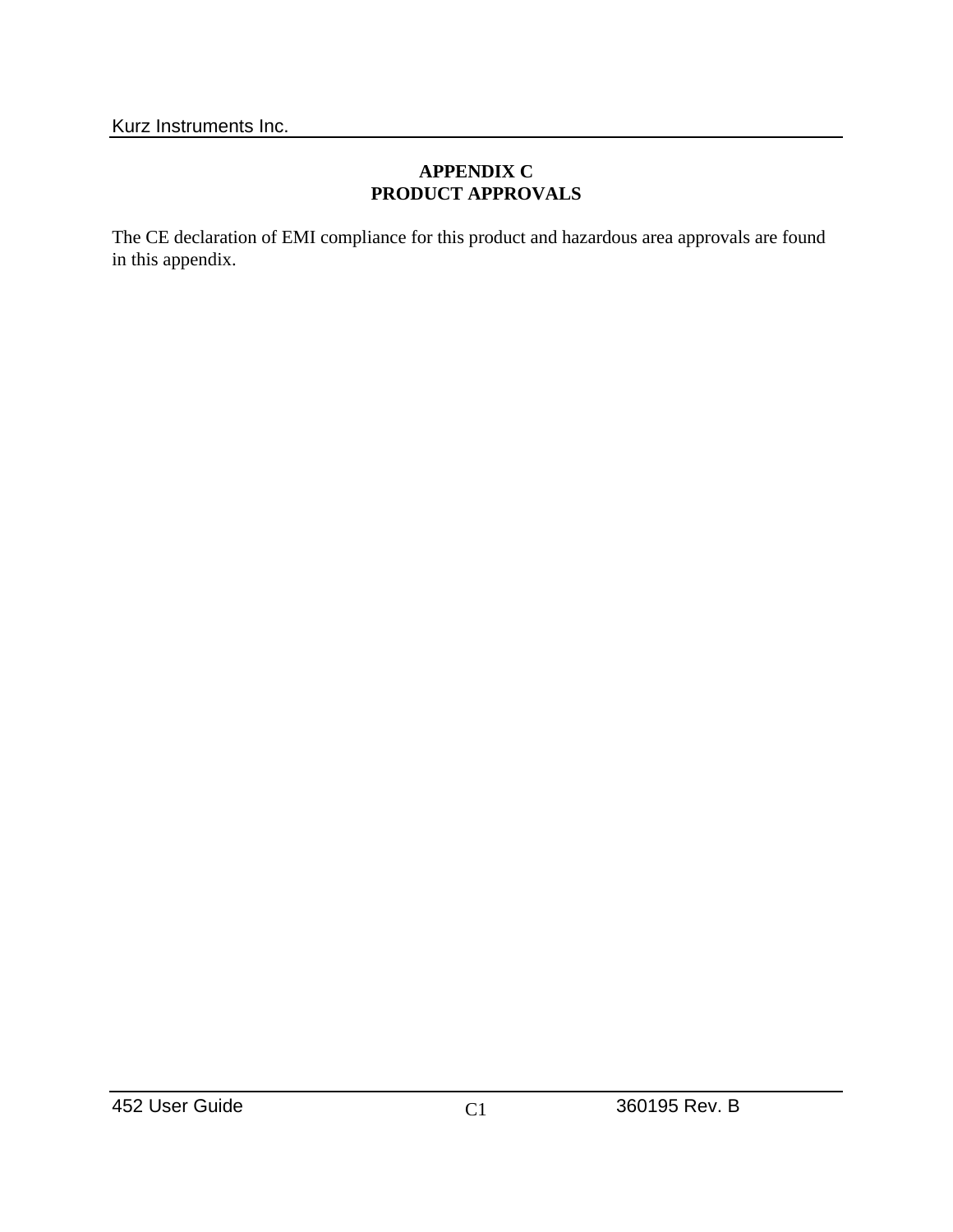Declaration of CE Compliance, File 430007b.wpd printed on Kurz letter head signed by Jerry.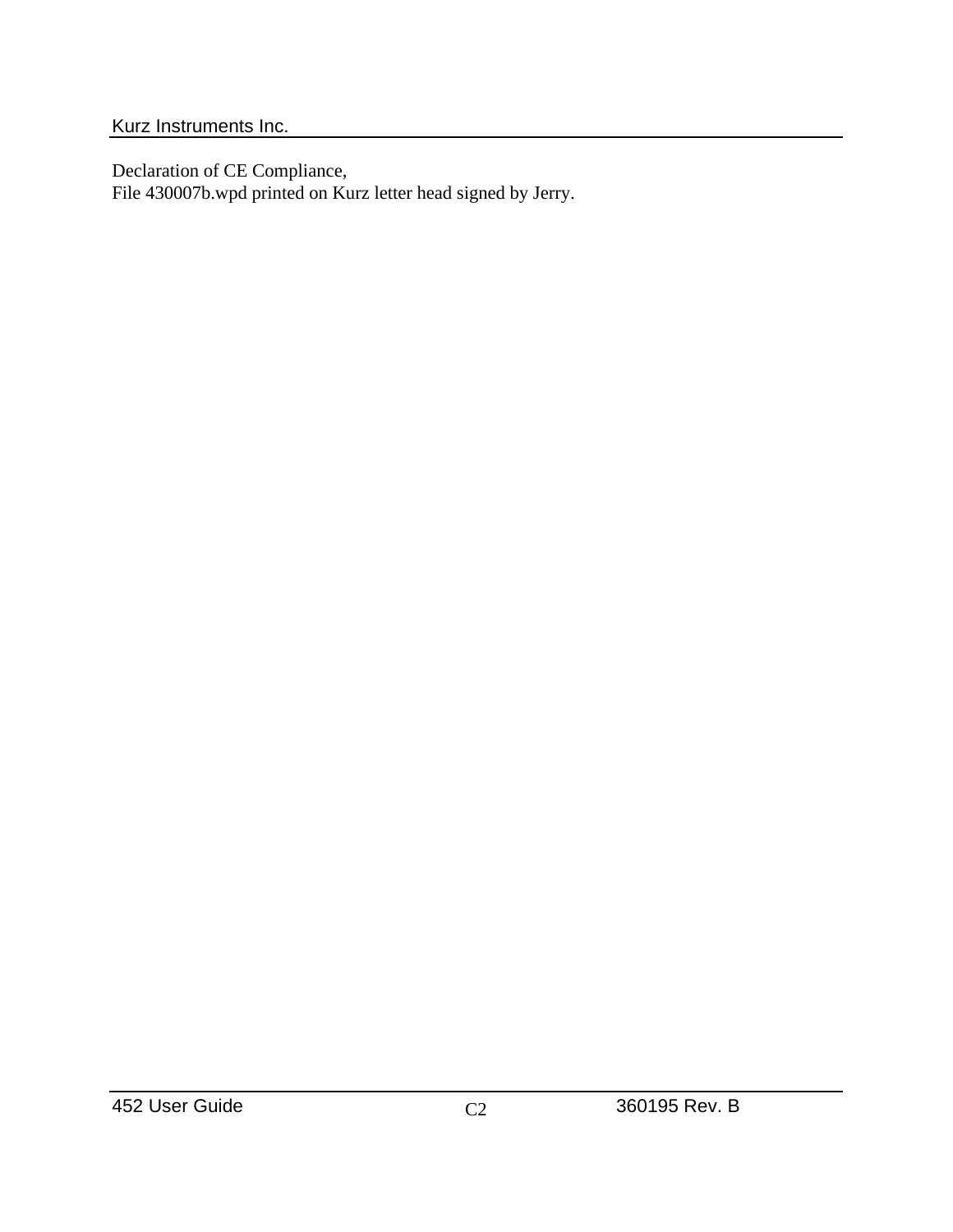#### **Hazardous Area Product Approvals**

#### **Explosion Proof: Series 452 and 452T**

CSA File LR 87908-5

300 PSI Maximum Process Pressure.

Explosion Proof For Class I, Zone 1, Group IIB +H<sub>2</sub>, T3 or Class I, Division 1, Groups B, C &D, Temperature Rating T3. -40 to 60 °C Ambient Temperature, Rated Input 24 VDC, 660 mA. Indoor & Outdoor Enclosure: Type 4

FMRC File J.I. 0Z7A0.AE

300 PSI Maximum Process Pressure.

Explosion Proof For Class I, Division 1, Groups B, C & D. Dust Ignition Proof For Class II, Division 1, Groups E, F & G Sutable for Class III Hazardious Locations. Temperature Rating T1. -40 to 60 °C Ambient Temperature. Rated Input 24 VDC, 660 mA. Indoor & Outdoor Enclosure: NEMA 4

CENELEC, KEMA No. Ex-96.D.1608

300 PSI Maximum Process Pressure.

Flameproof: EExd IIC T3. -40 to 60 °C Ambient Temperature. Rated Input 24 VDC, 660 mA. Indoor & Outdoor Enclosure: IP66. Do Not Open While Flammable Gases are Present.

#### **Nonincendive: Series 452, 452T, 452P and 452PT**

CSA File LR 87908-5

300 PSI Maximum Process Pressure.

Nonincendive For Class I, Division 2, Groups A, B, C and D. Class II, Division 2, Groups F and G. Class III, Division 2. Class I, Zone 2, Group IIC. Temperature Rating T5. -40 to 60 °C Ambient Temperature. Input Rating 24 VDC, 660 mA. Indoor & Outdoor Enclosure: Type 4.

#### FMRC File J.I. 0Z7A0.AE

300 PSI Maximum Process Pressure.

Nonincendivie For Class I, Division 2, Groups A, B, C and D. Suitable For Class II, Division 2 Hazardous Locations. Temperature Rating T5. -40 to 60 °C Ambient Temperature, Nonhazardious Processes Only. Rated Input 24 VDC, 660 mA. Indoor and Outdoor Enclosure: NEMA 4.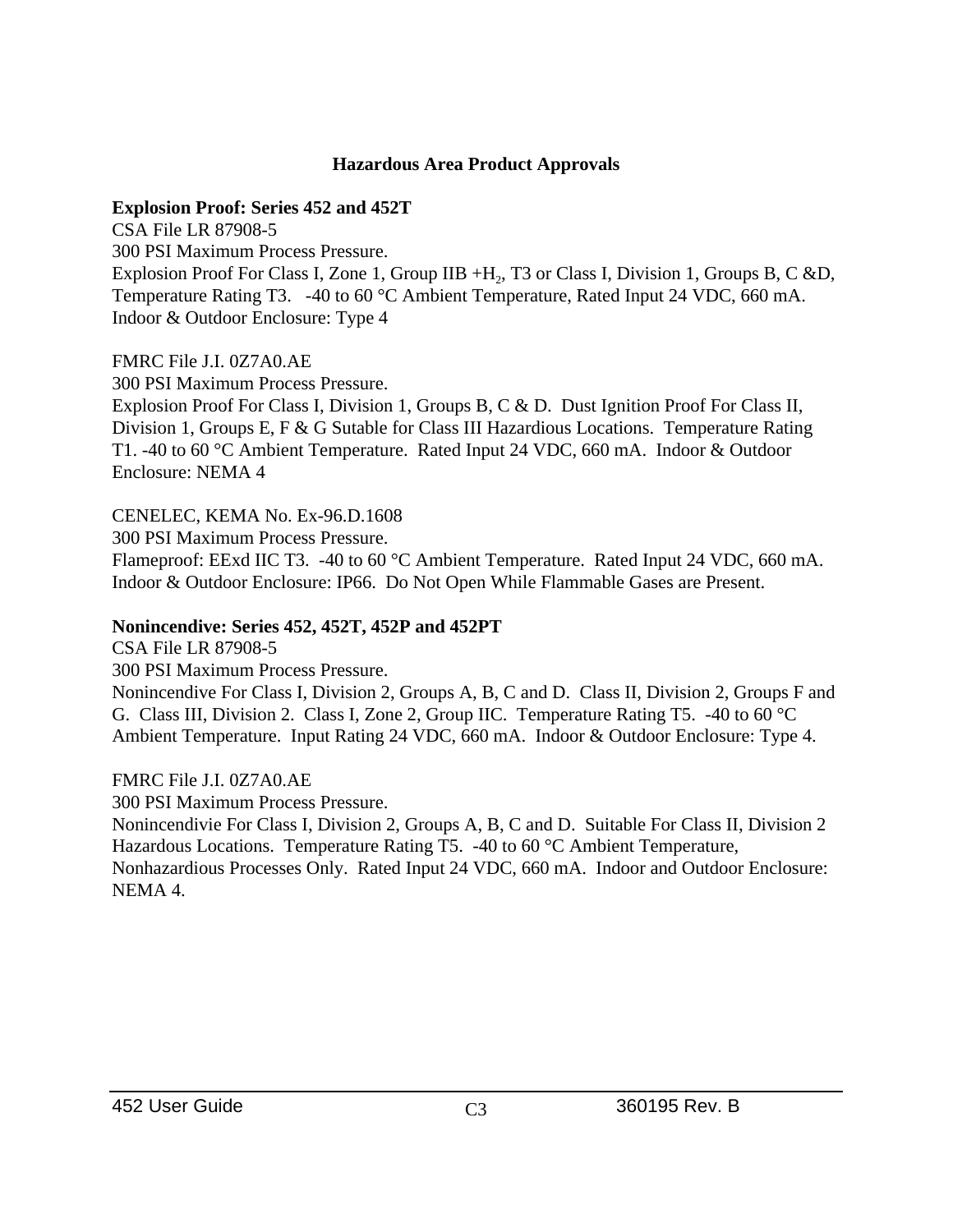#### **APPENDIX D RECOMMENDED SENSOR PLACEMENT CRITERIA AND SENSOR FLOW BLOCKAGE CORRECTION FACTORS FOR SERIES 450 SINGLE-POINT MASS FLOW ELEMENTS**

**DR. JERRY KURZ PRESIDENT KURZ INSTRUMENTS, INC. 12-12-95**

**DCN 364002 REV.B**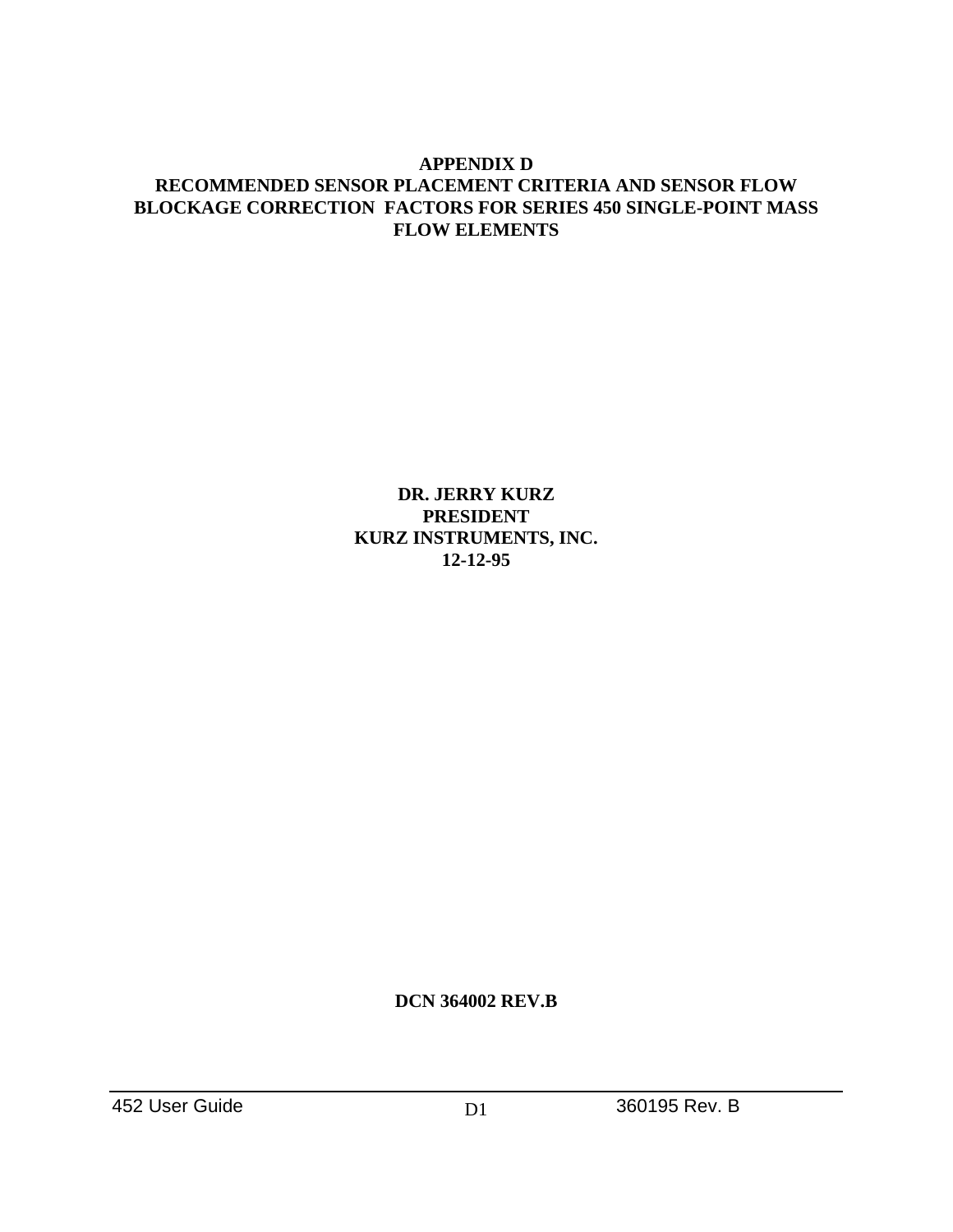#### I. INTRODUCTION

The purpose of this technical note is to assist our customers to use our products in the most advantageous manner in the interests of accuracy, cost, maintenance and reliability.

For several years most suppliers, including Kurz, have recommended placing the centerline of the thermal sensor at the center of circular pipes. However, the velocity profile of a pipe is never flat, and generally has the highest velocity at the center of the pipe, such that the output of the mass flow element usually reads high! A truly laminar velocity profile could have a centerline velocity of about 30% higher than the average velocity; even a fully developed turbulent velocity profile can be 10-12% higher than the average velocity. Somewhere between the wall and the pipe centerline is the location of the average velocity. We have concluded that it is much better to place the sensor centerline at the equal area radial location such as is used for velocity traverses in ducts and pipes. Since this location is only about 15% of the pipe diameter from the inner wall of the pipe, the sensor support need not be very long for even large pipes. For example, if a Series 450 were used in a 60" pipe, the insertion dimension needs to only be about 9", instead of 30" if it were placed at the pipe centerline. This means that:

- A) The flow element is less costly,
- B) There is less flow blockage,
- C) The stress on the sensor support is less,
- D) The sensor support has a higher natural frequency so that it can be used in higher vibration, shock environments,
- E) Less space is needed to insert the probe into the pipe,
- F) A far smaller and more convenient ball valve retractor/restraint system may be used.

Since most user's don't know what the actual velocity profile is before installing a Series 450, and field tests are normally made to "dial" in the system accuracy, the sensor location is usually not critical. In addition, the correction for flow blockage is usually much smaller, especially in 2 ½ to 6" pipe because the sensor shield with its open slot (window) has a much lower flow blockage area than the sensor support. Therefore, we think that our new sensor placement criteria is a "win-win" situation.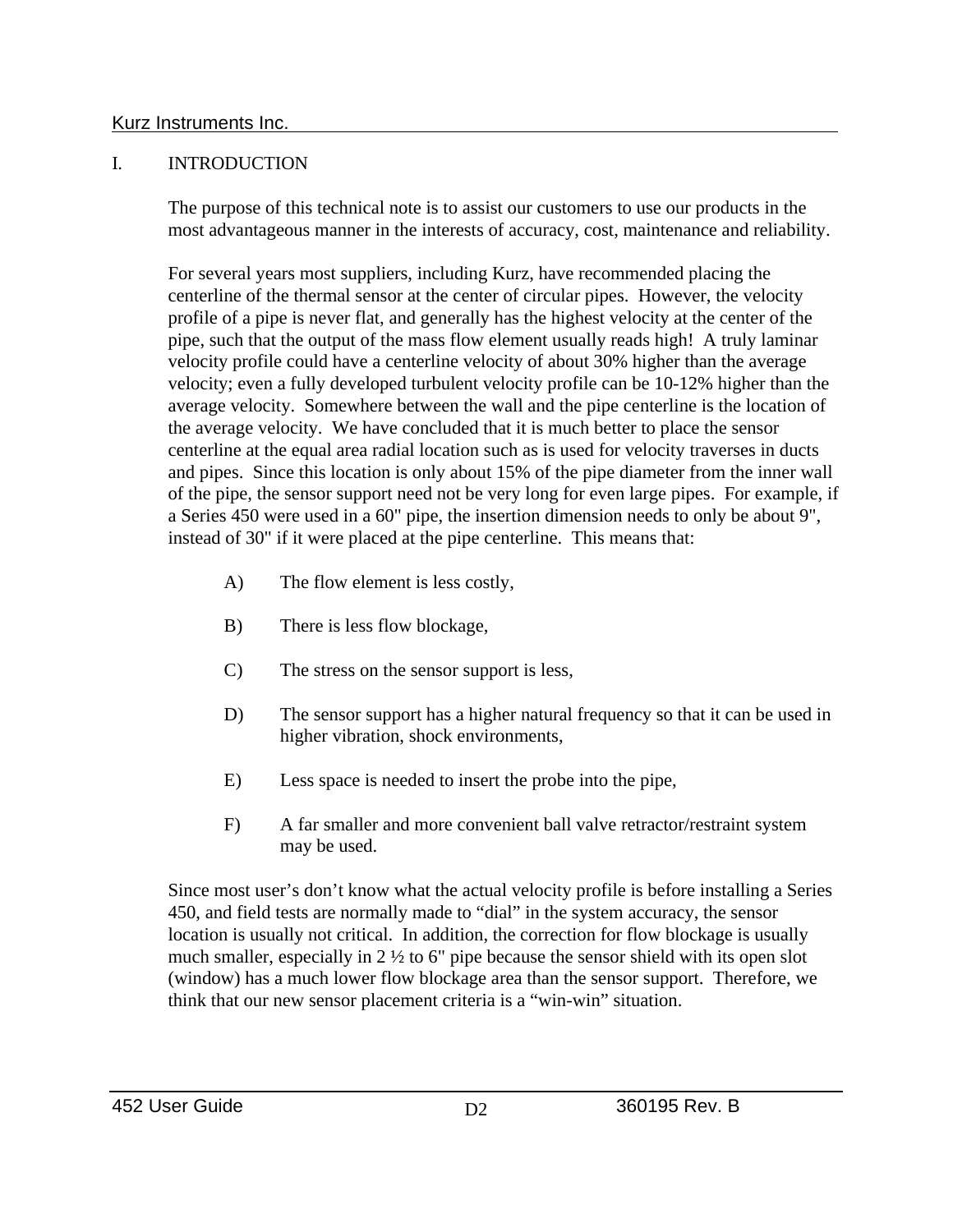#### II. RECOMMENDED SENSOR PLACEMENT CRITERIA:

- A) For small pipes use the 0.5-inch diameter sensor support to reduce flow blockage and installation costs. Use the 1-inch diameter sensor support for larger pipes, or in which strength or very dirty air is encountered. For small pipes, or when higher accuracy is required, a Kurz In-Line Mass Flow Element is recommended.
- B) For pipes having an inside diameter of 2.50 inches to 3.0 inches, place the centerline of the sensor at 1.50 inches from the inner wall of the pipe.
- C) For pipes having an inside diameter of 3.0 inches to 12 inches, place the centerline of the sensor at 1.80 inches from the inner wall of the pipe.
- D) For pipes having an inside diameter greater than 12 inches, position the centerline of the sensor at a distance equal to 15% of the pipe inside diameter from the inner wall of the pipe. This is the equal area location for a single sensor, which follows standard velocity traverse procedures.
- E) The sensor support must also extend outward from the pipe to allow convenient mounting and to ensure that the surface temperature of the attached electronics enclosure does not exceed 60°C. If the pipe is properly insulated, this can generally be accomplished by ordering a longer support so that the enclosure is 12 inches or more from the pipe. If this is not possible, then a remote sensor electronics enclosure configuration (TS) should be used. (See Feature 4 of the Brochure).
- F) If a welded flange connection is used, see the directions following Feature 8 of the Brochure to determine the appropriate "L" dimension. The temperature considerations above also apply to the flanged connections. See the drawings on the Series 450 Brochures.
- G) If a Ball Valve Retractor/Restraint assembly is used, see the drawings to determine the proper sensor support length and mounting information.
- H) If stress, natural frequency or vortex shedding calculations are required, consult Kurz.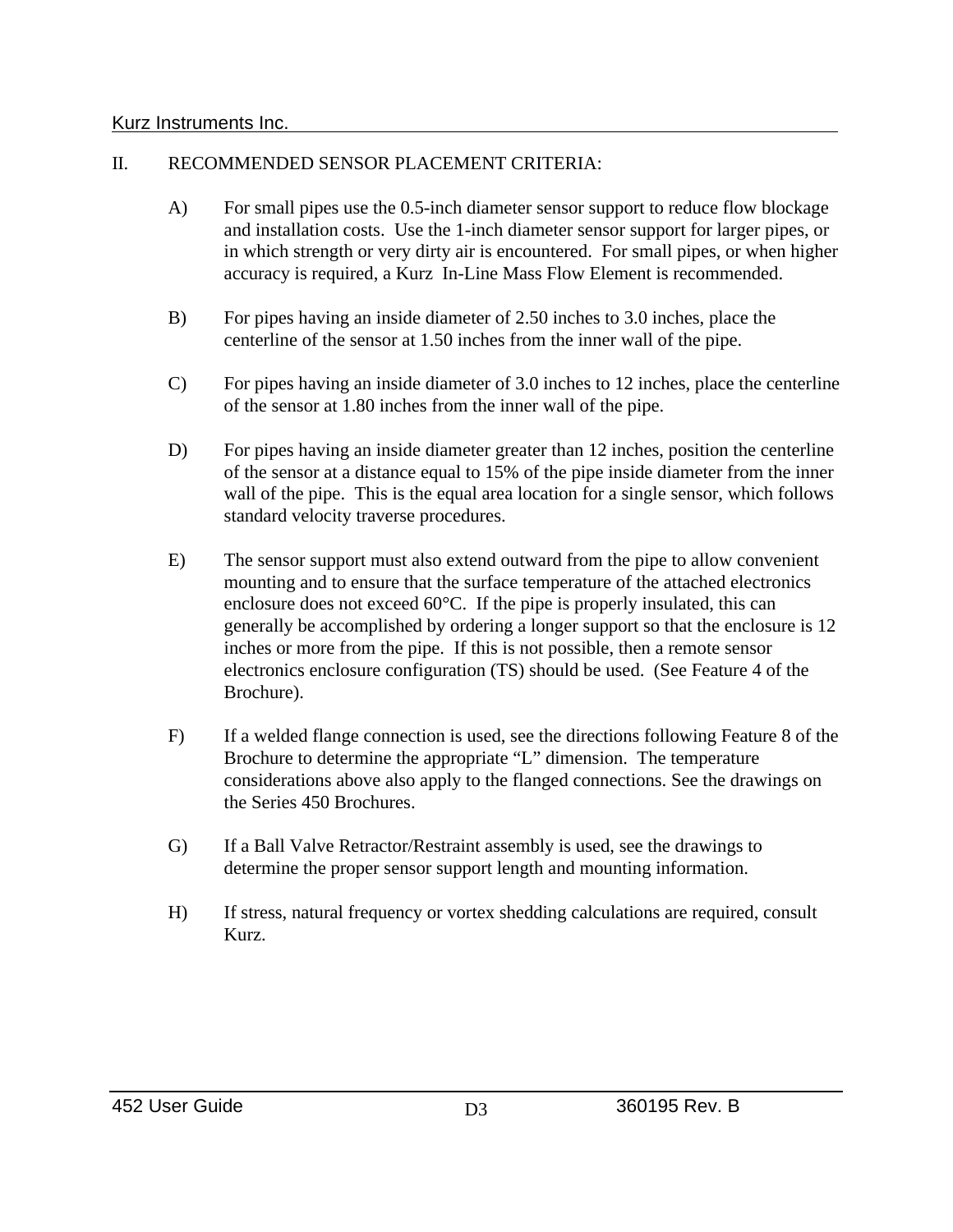#### III. SENSOR BLOCKAGE CORRECTION FACTORS:

This section provides equations to enable the user to calculate a **S**ensor **B**lockage **C**orrection **F**actor (SBCF) that may easily be entered into the Series 155 Mass Flow Computer. The effect of the frontal area of the sensor on the indicated velocity in a small pipe is to increase the average velocity within the pipe. Our experiments indicate that using the pipe flow area minus the frontal area of the sensor shield, sensor sting and sensor support gives a very good correction. It needs to be mentioned that this correction only is useful to correct for the reduced area and does not correct for an unusual velocity profile. This must be done using a field test using a reliable **R**eference **M**ethod (RM) such as EPA Method II or a Tracer Gas Method. When using the Series 155 Mass Flow Computer, select the VCF Correction Factor and enter the sensor blockage correction factor. Since the SBCF, is the same for all velocities, only one data point is necessary and any corresponding velocity may be used. If experimental mass flow data is obtained, the SBCF data should be removed (or VCF set to 1.00) during the test. The new VCF data will account for all effects, including flow blockage. The table below gives the appropriate coefficients for the SBCF equation for the three sensor/sensor support geometries of the Series 450. It should be noted that these corrections apply only when using the recommended sensor placement criteria described in Section II, above.

$$
\text{SBCF} \cdot \frac{D^2 \mathcal{N} A \times D \mathcal{N} B}{D^2}
$$

Corrected Flow Rate = (SBCF) x Indicated Flow Rate

Where:  $D =$  Inside diameter of pipe (inches) And: A, B are listed in the accompanying Table I